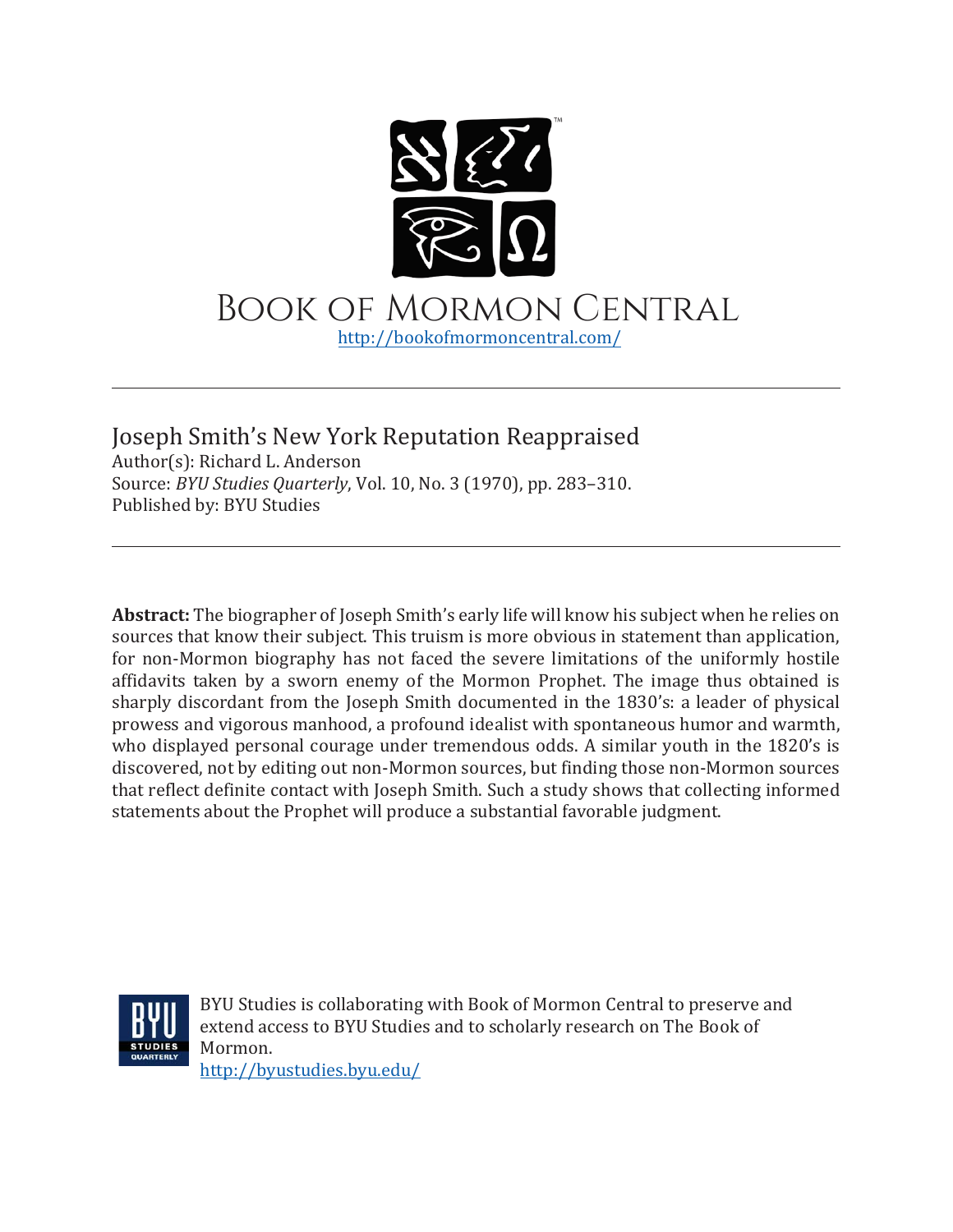# **Joseph Smith's New York Reputation Reappraised**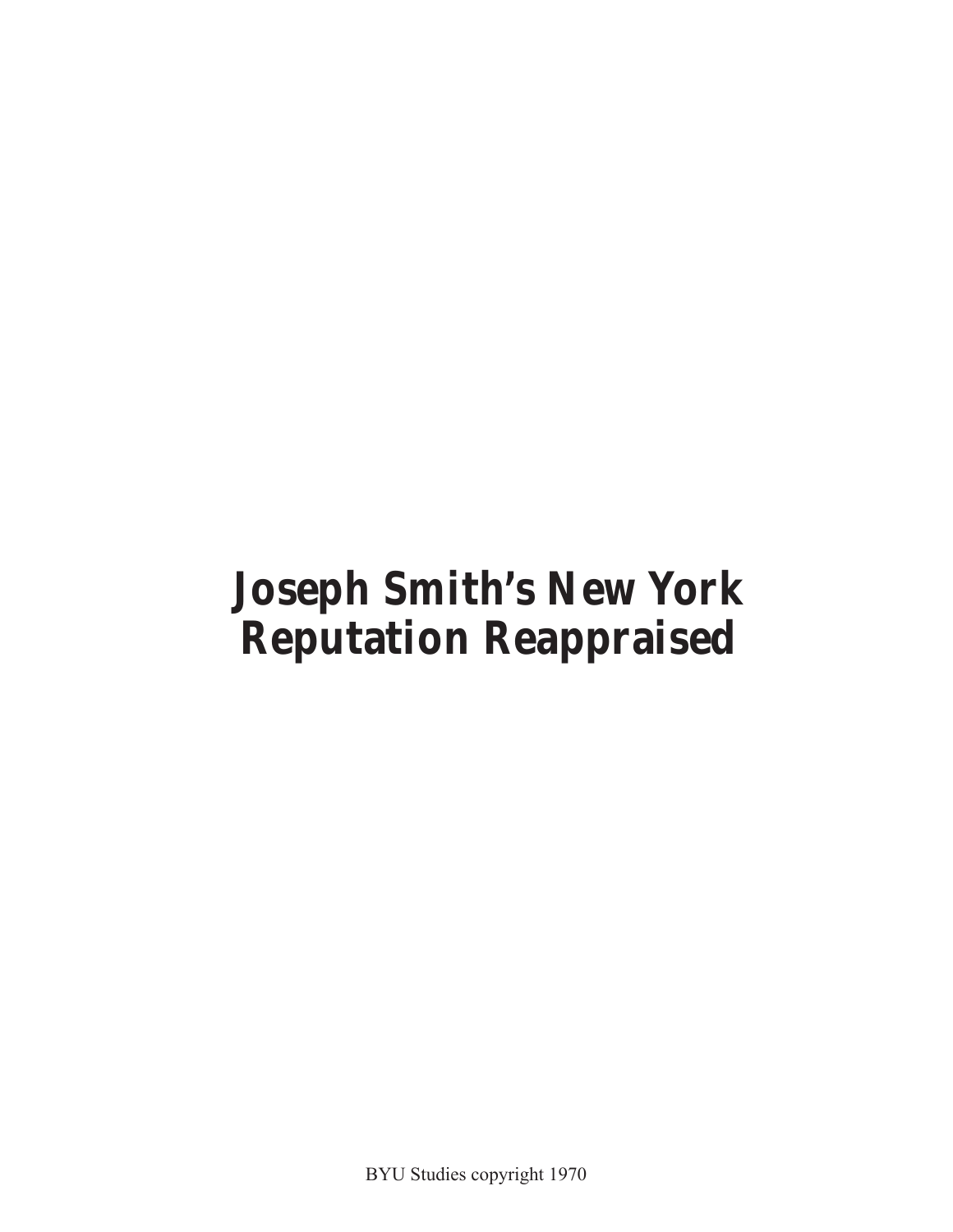BYU Studies copyright 1970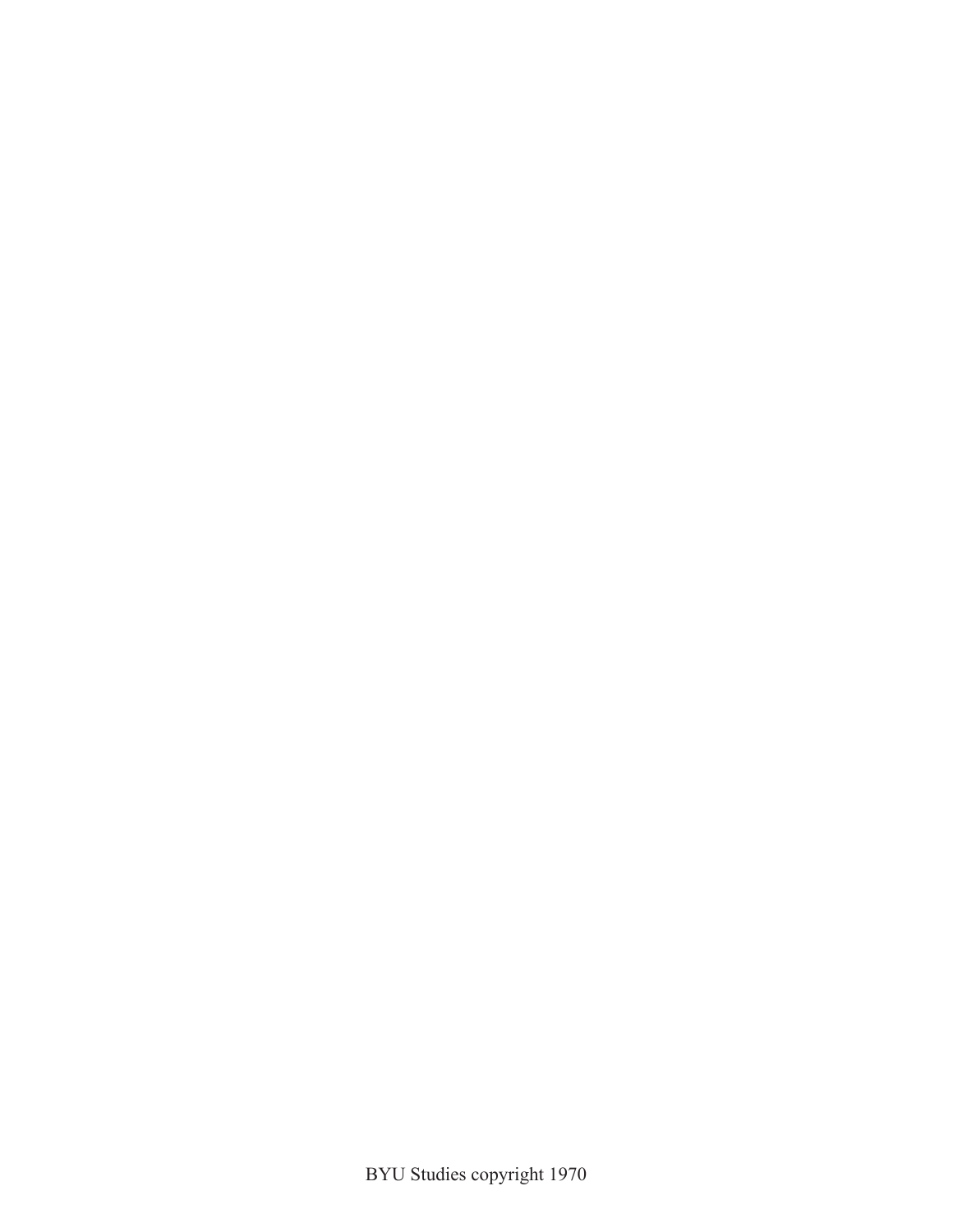## **Joseph Smith's New York Reputation Reappraised**

Richard Lloyd Anderson

The biographer of Joseph Smith's early life will know his subject when he relies on sources that know their subject. This truism is more obvious in statement than application, for non-Mormon biography has not faced the severe limitations of the uniformly hostile affidavits taken by a sworn enemy of the Mormon Prophet. The image thus obtained is sharply discordant from the Joseph Smith documented in the 1830's: a leader of physical prowess and vigorous manhood, a profound idealist with spontaneous humor and warmth, who displayed personal courage under tremendous odds. A similar youth in the 1820's is discovered, not by editing out non-Mormon sources, but finding those non-Mormon sources that reflect definite contact with Joseph Smith. Such a study shows that collecting informed statements about the Prophet will produce a substantial favorable judgment. $<sup>1</sup>$ </sup>

Most books on Joseph Smith claim reliance on evidence, but the glaring contradictions show that many apparent historical sources are highly unreliable. Obviously Joseph Smith was a topic of warm controversy in his own community. Consequently one must not take at full value the statement of a contemporary without raising the following issues:

1) *Verification of person*. Besides meeting the possibility of fictitious invention, vital statistics show whether a person was old enough to be a capable observer and may furnish clues on whether the observations are based on close or distant contact.

2) *Accuracy of reporting*. Here the question is whether the person purportedly making the statement really did so. Second and third hand statements are obviously suspect, but the interviewer recording an apparent first-hand statement may superimpose his preconceptions on the statement of another.

3) *Opportunity for observation*. The basic qualification for any historical source is firsthand contact with the person or event described. Yet the anti-Joseph Smith statements of contemporaries show a distinct tendency to report community rumor, not personal experience.

4) *Bias of the source*. Historians today recognize that no observer is free from bias, but intense prejudice tends to exaggeration. One must therefore be rigorous in examining the factual basis of the conclusions of Joseph Smith's contemporaries.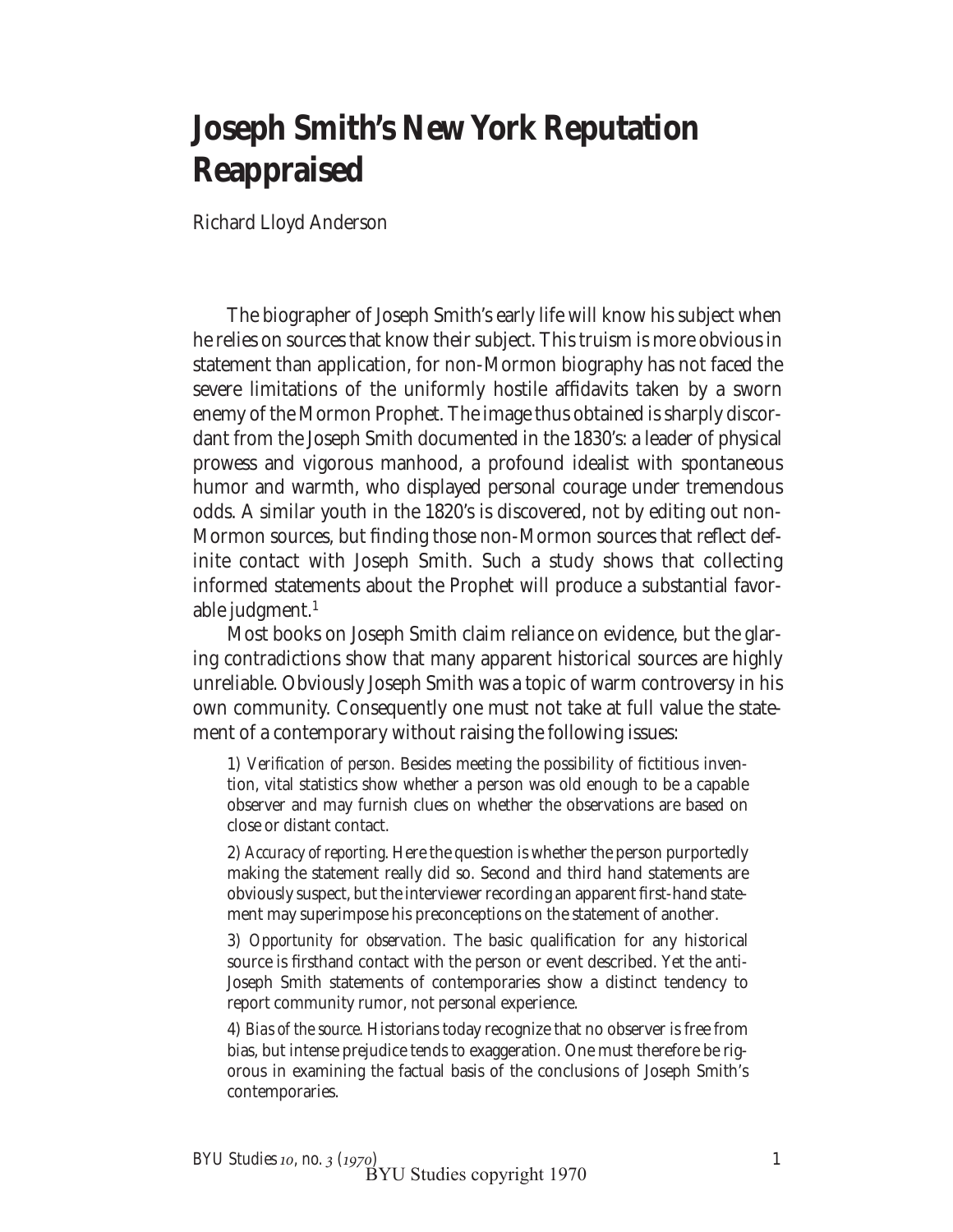Although initial collection of statements against Joseph Smith is an oft-told story, its outline is a necessary background for the affidavits to be analyzed. D. P. Hurlbut, excommunicated twice by LDS tribunals for immorality; became so personally vindictive that he was put under a court order restraining him from doing harm to the person or property of Joseph Smith.2 He was next "employed" by an anti-Mormon public committee to gather evidence to "completely divest Joseph Smith of all claims to the character of an honest man...."<sup>3</sup> To achieve this goal he traveled to New York and procured statements at Palmyra Village, the largest business center adjacent to the Smith farm and also at Manchester, the rural district that included "Stafford Street." Cornelius Stafford, then twenty, later remembered that Hurlbut arrived at "our school house and took statements about the bad character of the Mormon Smith family, and saw them swear to them."<sup>4</sup>

The Painesville, Ohio, editor, E. D. Howe, replaced Hurlbut as a respectable author, and published the affidavits in *Mormonism Unvailed*  (1834), laying the cornerstone of anti-Mormon historiography. Howe lived to see the solidity of the edifice, observing forty-four years afterward in his memoirs that the book "has been the basis of all the histories which have appeared from time to time since that period touching that people."5 More accurately, Howe's writing was insignificant, but the Palmyra-Manchester affidavits published by him have introduced Joseph Smith in every major non-Mormon study from 1834 to the present. Yet even supposedly definitive studies display no investigation of the individuals behind the Hurlbut statements, nor much insight into their community.

Some simple arithmetic ought to shake the canonical status of the Hurlbut-Howe affidavits. The Smith family lived on the line between Wayne and Ontario counties, well settled with substantial populations. All who claimed to know Joseph Smith in this area had contact in the townships of either Palmyra or Manchester, and the 1830 census contains about 2,000 males old enough to know the Smiths in these two localities. From that possible number, Hurlbut procured the signatures of seventy-two individuals who claimed firsthand experience with Joseph Smith. At best, Hurlbut selected one-half of one percent of the males who potentially knew anything about the Smiths. Although Howe presented these as representative, they are matched by approximately the same number in those communities known to have a favorable opinion of the Smiths in the late 1820's. Dr. Gain Robinson, uncle of the Smith family physician, gathered sixty signatures on a certificate attesting the Smiths' reliability in an attempt to prevent loss of their farm in 1825.<sup>6</sup> Yet the crucial issue is not signatures, but individual testimony with supporting details. In this category there are only ten individual statements on Joseph Smith to be considered.7 But three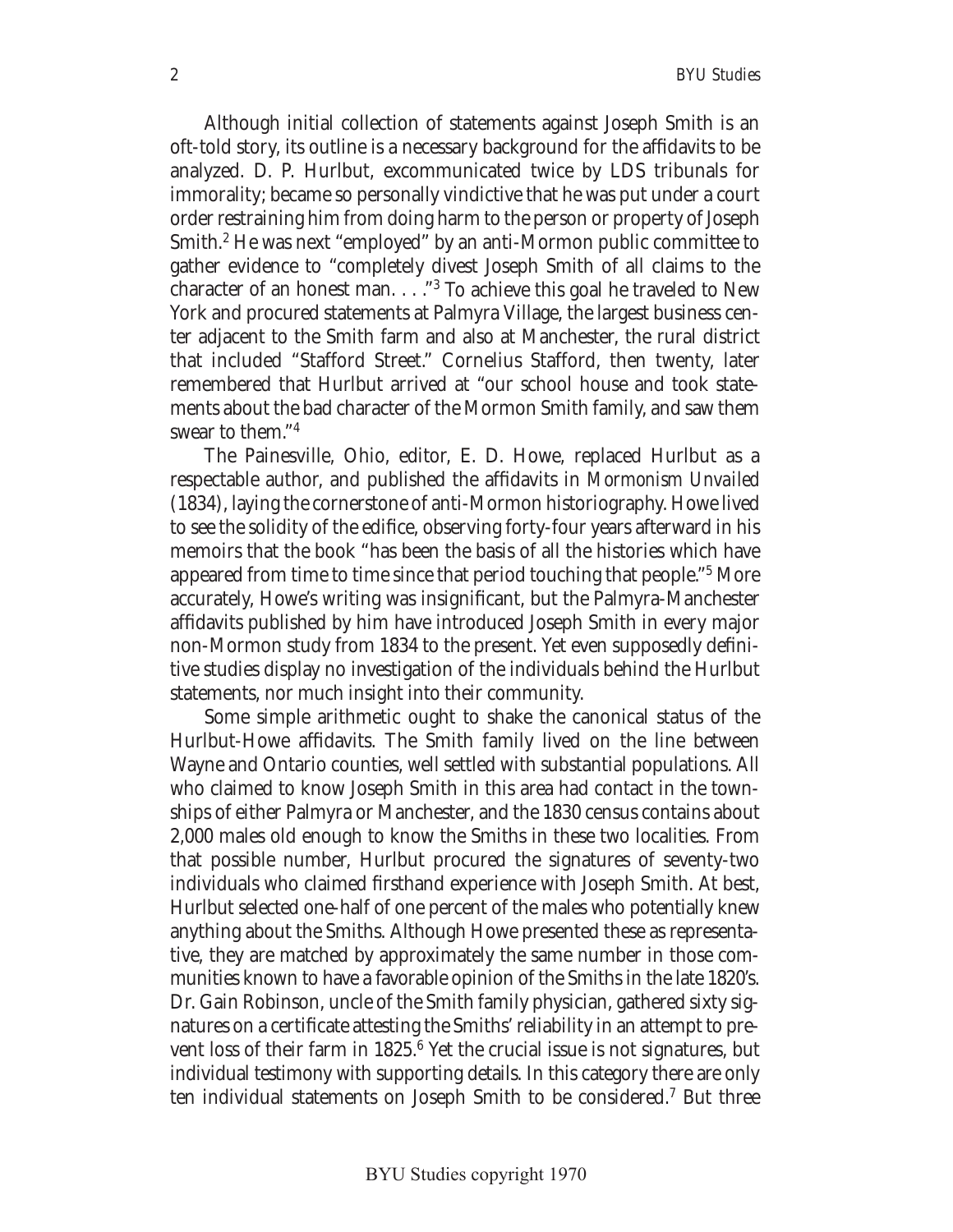times this number of individual recollections have been preserved from non-Mormons of Palmyra-Manchester that do not appear in Hurlbut-Howe.

Until Hugh Nibley's *Myth Makers* opened the subject, detailed study of deficiencies in the Hurlbut-Howe evidence was not easily found. Nibley drew the net broadly and exposed the contradictory nature of anti-Mormon testimonials on Joseph Smith. The purpose here is more specific: to analyze Hurlbut's statements for firsthand information—then to suggest major insights from other non-Mormon statements from Palmyra-Manchester. Although this will exclude a number of Susquehanna Valley and Fayette recollections, the more abundant Palmyra-Manchester evidence is based on longer contact with Joseph Smith, much of which extended to pre-Mormon days.

#### **Hurlbut's General Affidavits**

Hurlbut heavily influenced the individual statements from Palmyra-Manchester, as can be shown by his phrases regularly appearing in affidavits of the Staffords, Chases, etc. His language evidently appears in two community affidavits: names of fifty-one residents of Palmyra appear on one document and names of eleven residents of Manchester appear on another. One must make a necessary assumption here. The signers of a petition or declaration are normally not authors, merely ratifiers. When Hurlbut appeared in the Manchester schoolhouse, he undoubtedly had penned the statement that eleven rather nonliterary farmers signed. One would envision the same procedure as inevitable for the fifty-one signers from Palmyra. Someone authored the general statements, and Hurlbut is the best candidate.

Not only does identifiable phrasing appear, but similar structuring of the affidavits. In the following comparison, significant word correlations are indicated, but the more significant point is the similarity of basic structure from two purportedly different authors:

| <b>General Palmyra Affidavit</b> |  |
|----------------------------------|--|
|----------------------------------|--|

*acquainted with the Smith family,* of Joseph *Smith,* Sen. both before for a number of years, while they and since they became Mormons, resided near this place, and we and feel free to state that not one have no hesitation in saying, that of the male members of the Smith we consider them destitute of family were *entitled* to any credit that moral character, which ought whatsoever. to *entitle* them to the confidence of any community. They were particularly famous for visionary projects, spent much of their

#### **General Palmyra Affidavit Parley Chase Affidavit8**

We, the undersigned, have been I was *acquainted with the family*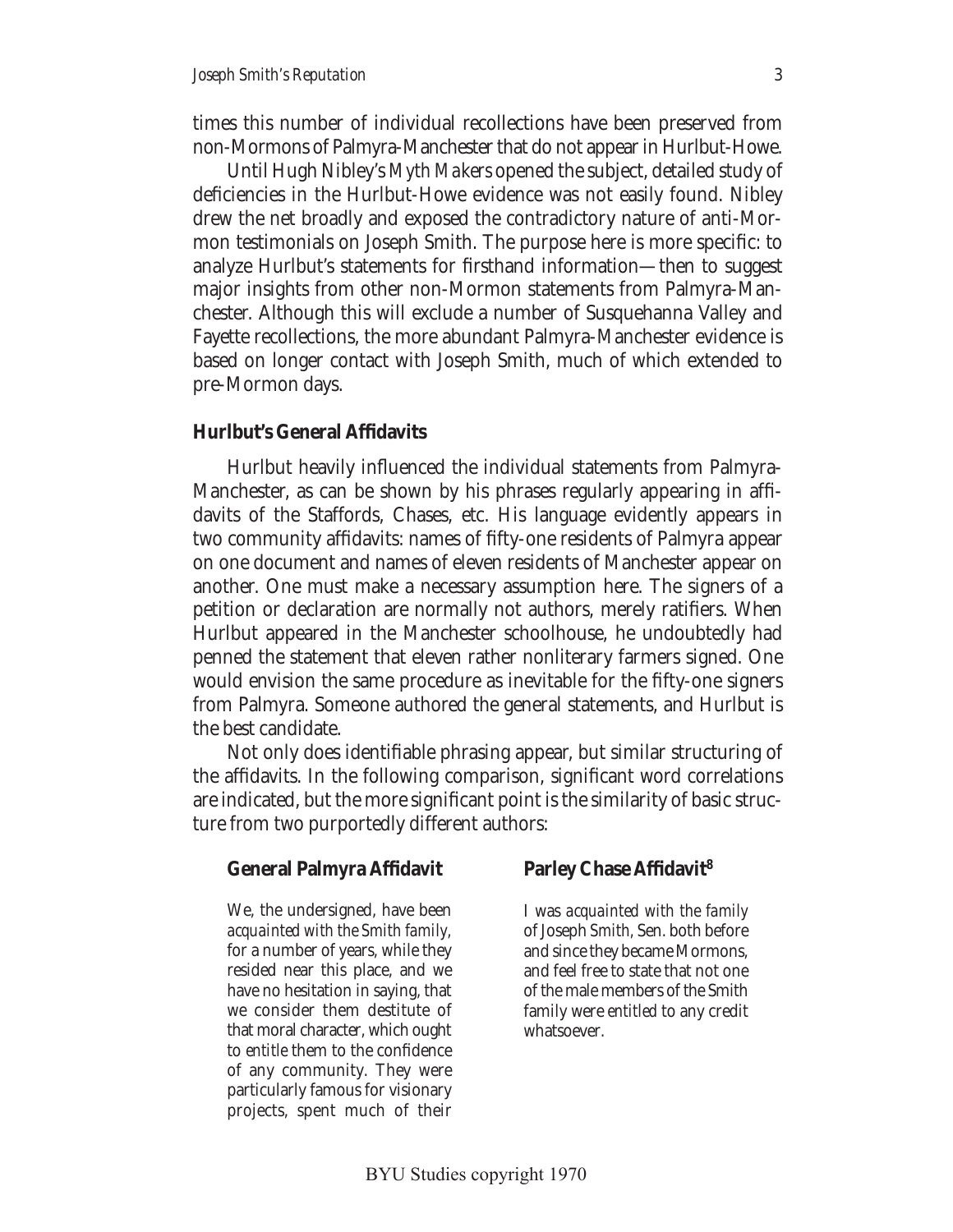time in *digging for money* which they pretended was hid in the earth; and to this day, large excavations may be seen in the earth, not far from their residence, where they used to spend their time in digging for hidden treasures. Joseph Smith, Senior, and his son, Joseph, were in particular, considered entirely destitute of moral character and *addicted to* vicious habits....

It was not supposed that any of them were possessed of sufficient character or influence to make any one believe their book or their sentiments,

and we know not of a single individual in this vicinity that puts the least confidence in their pretended revelations.

*Digging for money* was their principal employment.

They were lazy, intemperate and worthless men, very much *addicted to* lying. In this they frequently boasted of their skill.

In regard to their Gold Bible speculation they scarcely ever told two stories alike. The Mormon Bible is said to be a revelation from God, through Joseph Smith, Jr., his Prophet, and this same Joseph Smith, Jr. to my knowledge, bore the reputation among his neighbors of being a liar.

The foregoing statement can be corroborated by all his former neighbors.

The words italicized in the above comparisons are a key to equivalent portions of the two affidavits. Both progress formally through a recital of knowledge of the Smiths, their disreputability in the community, money digging, and being "addicted to" evil practices, closing with application of general character to religious claims and the assertion that no one in that area takes them seriously. It is highly unlikely that Parley Chase would write following the identical outline of Hurlbut's Palmyra affidavit—rather Hurlbut composed both.

Moving to the general Manchester affidavit, one can see from the similar language that Hurlbut obviously prepared it for signing. The sole claim there against the Smiths is found in the first sentence on the following chart, which contains three negative patterns mirrored in other affidavits of supposed independent authorship:9

lazy, indolent set of men, but also intemperate; and their word was not to be depended upon.

| lazy,                                                                    | intemperate                      | very much addicted to lying. |  |  |
|--------------------------------------------------------------------------|----------------------------------|------------------------------|--|--|
| lazy set of fellows a drunkard                                           |                                  | and a liar                   |  |  |
| lying and indolent set of men, and no confidence could be placed in them |                                  |                              |  |  |
| became indolent                                                          |                                  | and told marvellous stories  |  |  |
|                                                                          | notorious for indolence, foolery | and falsehood                |  |  |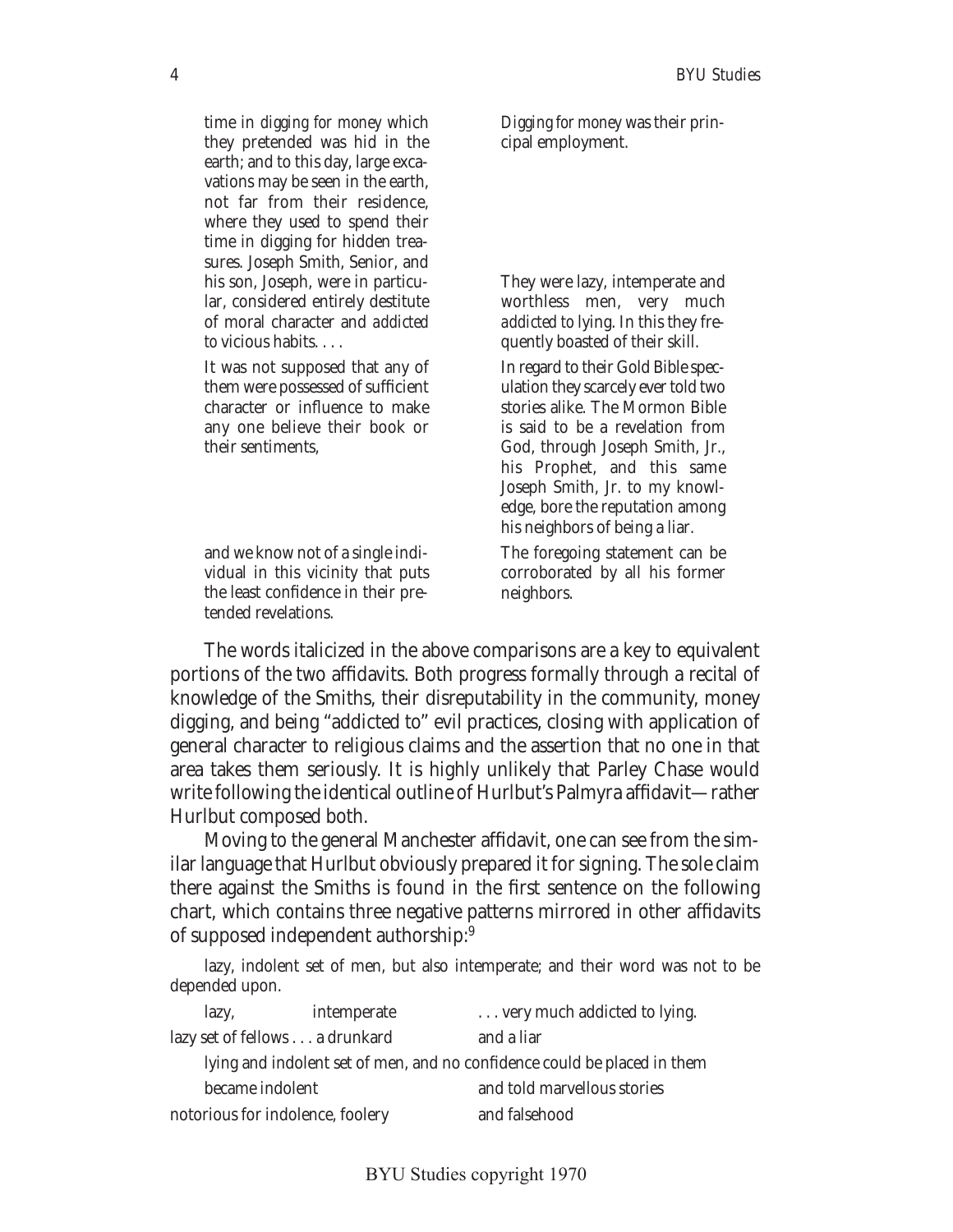Once more, the combination of similar vocabulary and similar thought pattern is apparent. The "indolent-intemperate-lying" pattern of four affidavits, with slight modification in another two, was not independently created by six spontaneous declarations. Hurlbut either suggested this language, penned it for signing, or interpolated it afterwards. A greater point is being made than common phrases, however. Hurlbut's redundancies reveal what he most wanted to prove—and what the reader must be cautious of accepting. This would not necessarily be so, if independent language gave support to independent statements, but the opposite is true on his themes of laziness, drunkenness, and untruthfulness. The first of this triad is Hurlbut's variation on his favorite theme, the Smith's constant money digging:<sup>10</sup>

... the general employment of the Smith family was money digging...

The general employment of the family was digging for money.

| their principal employment.               | Digging for money was |
|-------------------------------------------|-----------------------|
| A great part of their time was devoted to | digging for money     |
| spent much of their time in               | digging for money     |

This similar phrasing suggests a common author, and the last example is demonstrably Hurlbut's, since it comes from the general Palmyra affidavit. Similar language is found in every Palmyra-Manchester declaration under study here, with the exception of Barton Stafford's.

Other favorite words from the general affidavits are "pretended," "visionary," and a stressed concept is the lack of "influence in this community," which finds its counterpart in individual statements such as "The Smith family never made any pretensions to respectability"—or, "In short, not one of the family had at least claims to respectability."11 Virtually every affidavit bearing on the Smiths opens with several sentences similar to the general Palmyra affidavit, clear evidence of regular outside structuring.

Placing Hurlbut's vocabulary under a magnifying glass in this manner reveals his specific goals Common language is most frequent on the points of intemperance, lying, and laziness, with the last redundantly emphasized as vocational money digging. Since Hurlbut's hand is plain on these general charges, the careful historian must be skeptical of stories supporting these charges throughout many affidavits. Hurlbut's language in ostensibly non-Hurlbut affidavits shows that all his specific evidence is highly suspect, *especially on the point of money digging*. Careful study of the pre-1830 Smith economics proves they were anything but lazy. And if that contention in fact falls, Hurlbut's related accusation of money digging is seriously suspect. In fact, the extreme language of almost every affidavit on this subject raises doubt. Had the Smiths been regularly observed in money digging, reasonable statements to that effect would be expected. As it is, the collected depositions describe a large family living under marginal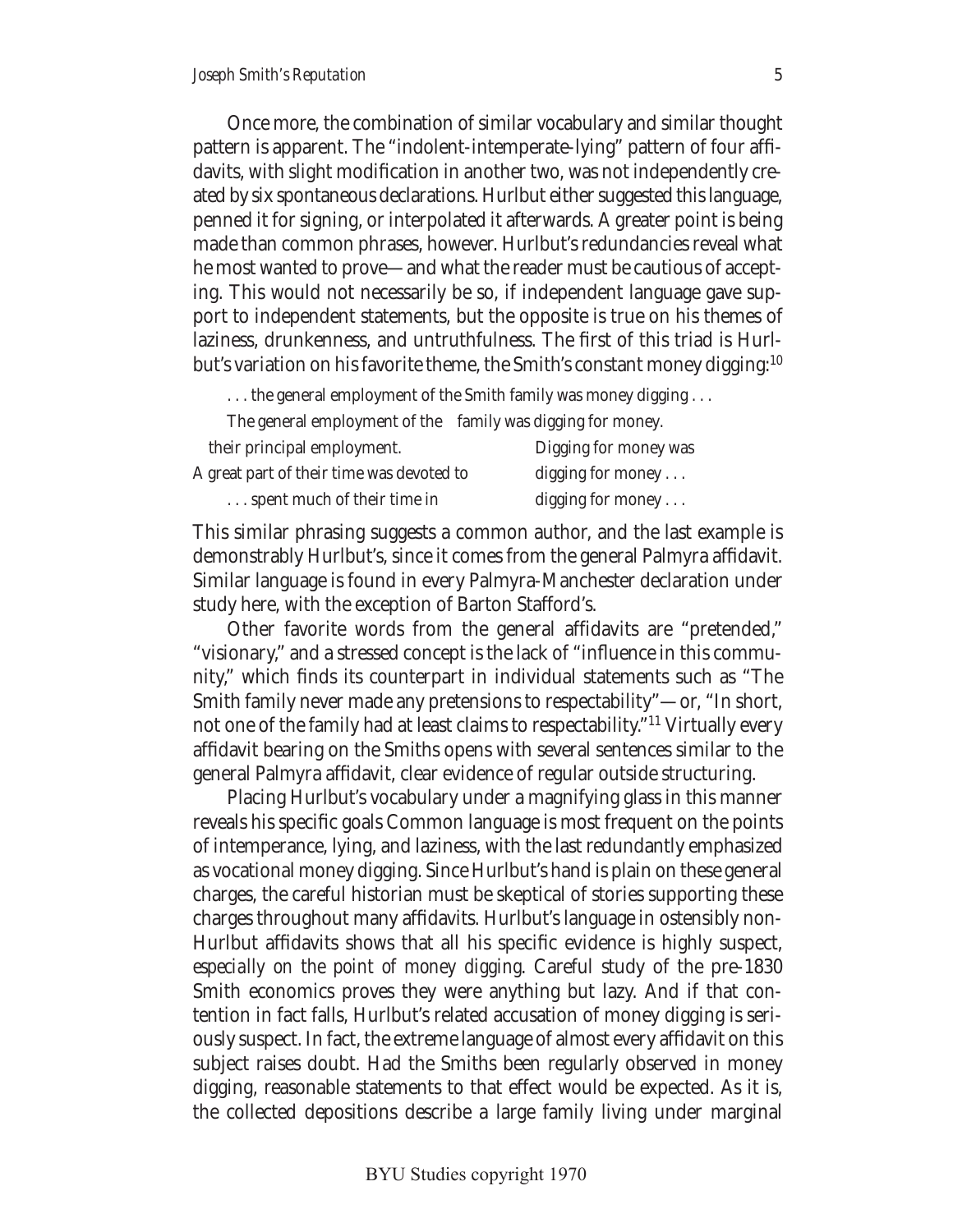frontier economy "without work" or by laboring "very little."12 Their "general employment" of money digging never gave them income, but they somehow survived doing little else. Such exaggerations indicate more than overstatement—they suggest invention.

Yet the historian must study the content of all documents, and the one striking characteristic of Hurlbut is reliance on vague generalities. The two community statements combined accuse the Smiths of being "a lazy, indolent set of men" who were "entirely destitute of moral character, and addicted to vicious habits." Such phrases really do not say anything, as both critic and friend of Hurlbut agree. The rules of evidence in the United States insist that a witness tell specific experiences, and leave to the court or jury the function of forming opinions from them. For lack of specific evidence, the general Palmyra and Manchester statements of Hurlbut merely prove that sixty-two signers found the Smiths objectionable; they fail to state what direct observation led to this conclusion. Similarly, the individual statement of Parley Chase, quoted above with the general Palmyra affidavit, is historically insignificant. It merely parades conclusions without substantiation, and to make matters worse, in Hurlbut's concepts and language.

#### **Hurlbut's Shorter Affidavits**

The arithmetic of the Hurlbut witnesses from Palmyra-Manchester can now be summarized. From a total of fifteen statements, the three affidavits just discussed must be subtracted as insignificant: the general Manchester statement, the general Palmyra statement, and its echo, the Parley Chase affidavit. Three more are irrelevant: statements of Lucy Harris, Abigail Harris, and G. W. Stoddard mainly concern Martin Harris and contain nothing observed about Joseph Smith. With these half-dozen excluded, there remain three long statements and six of the one-page variety. The latter are typically deficient in evidence about Joseph Smith, Jr.

Analysis of Hurlbut-Howe will lose its way in pointless detail without constant reiteration of a single question: *What firsthand experiences do the Hurlbut affidavits allege concerning Joseph Smith?* For instance, Henry Harris reports certain conversations with Joseph Smith, close enough to the Prophet's own claims to be garbled in the telling, but the sole observation of the "lying" nature of "the pretended Prophet" is the failure of a jury in a "justice's court" to decide a case according to Smith's testimony when Harris was a juror. Since many a truthful man has failed to gain the vote of a jury, the point is trivial regarding Joseph Smith's character. Only three of the shorter affidavits seriously detail Smith money digging, and none in convincing terms. Roswell Nichols ties the supposed treasure searches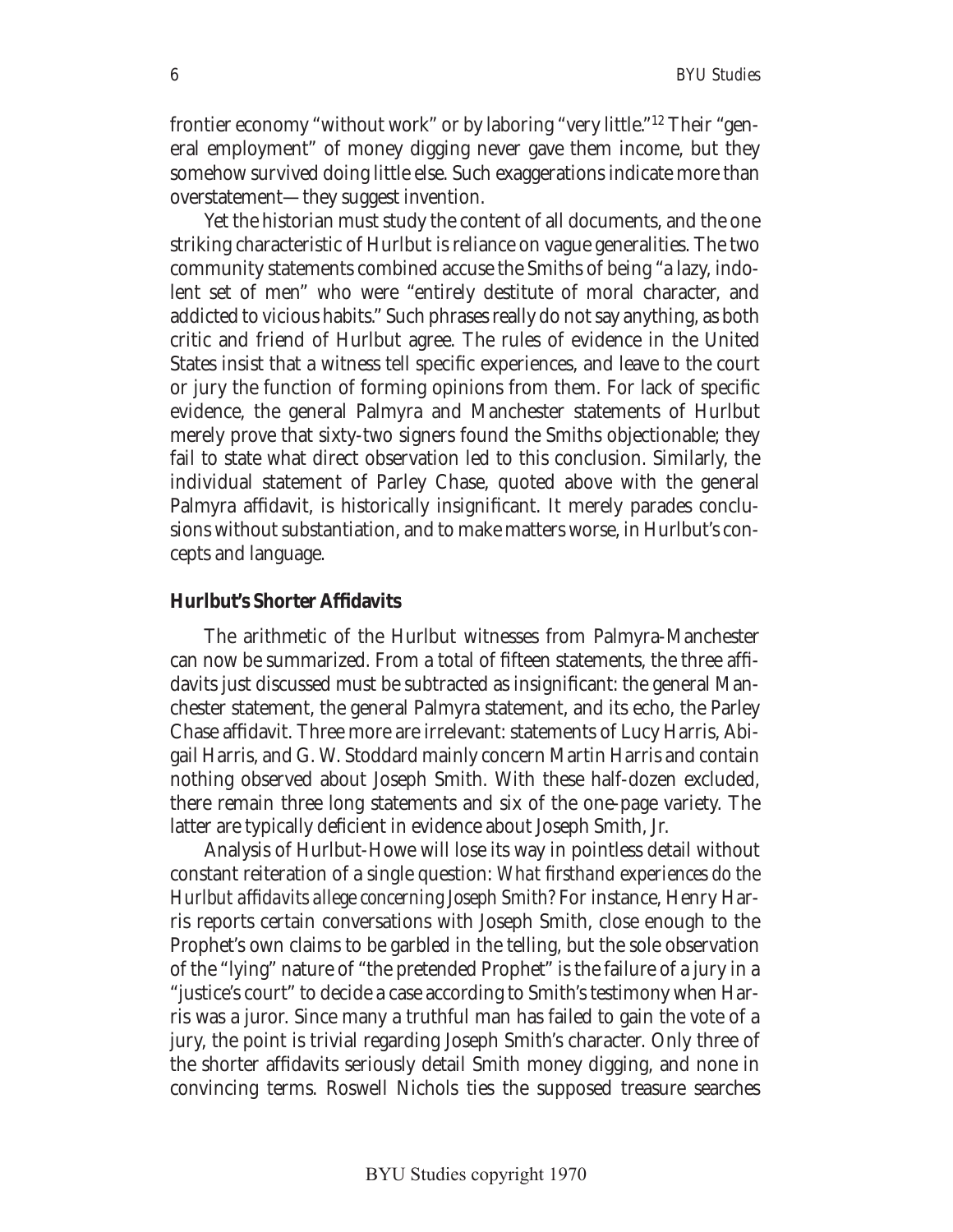entirely to conversations with Joseph Smith, Sr., that resemble his known belief in the Book of Mormon. Joshua Stafford claims that Joseph Smith, Jr. showed him a piece of wood from a money box and also claimed to have discovered buried watches. As will be shown later, Joshua Stafford himself is named by relatives as leading in money digging in the neighborhood, which renders such indirect evidence against Joseph Smith suspect. After all, Stafford's claim is limited to reported (and possibly garbled) conversations with Joseph Smith, not observation of any act of the Mormon founder. Likewise, Joseph Capron tells details of a fantastic dig "north west of my house," but alleges no personal observation. The "money digging" subject must be further discussed—the point for now is that direct experience with Joseph Smith is strictly lacking in the smaller affidavits raising the issue.

The remaining two shorter affidavits allege Joseph Smith's human failings. Barton Stafford, a few years younger than Joseph, accuses the young Prophet of undignified conduct. Sometime in 1827 or afterward Joseph was allegedly intoxicated on cider, scuffled with a fellow-worker, tore his shirt, and was escorted home by Emma. Since even here Barton Stafford does not clearly say that he observed the event (only that it happened in "my father's field"), some doubt remains whether this is a story or an observation. David Stafford does describe a personal experience, claiming that Joseph had "drinked a little too freely," and while working together a dispute led to "hard words," which led to a fight, and "he got the advantage of me in the scuffle." One Ford, who attempted to intervene, supposedly came off little better, for "we both entered a complaint against him, and he was fined for the breach of the peace."

Joseph Smith's only known response to a particular Hurlbut affidavit presents another version of the David Stafford incident. It appears in Willard Richards' memo entries of 1843 conversations of the Prophet:

While supper was preparing Joseph related an anecdote. While young, his father had a fine large watch dog, which bit off an ear from David Stafford's hog, which Stafford had turned into the Smith corn field. Stafford shot the dog, and with six other fellows pitched upon him unawares. And Joseph whipped the whole of them and escaped unhurt, which they swore to as recorded in Hurlburt or Howe's book.13

Since the above incident takes on such a different context in being told by Stafford or Smith, it is a striking reminder that controversial events cannot be settled by hearing only one side.

If David Stafford took his complaint to the local justice of the peace, the extant record does not show it, though it only covers the years 1827–1830. The record does give certain factual insights into the characters of both the Smiths and David Stafford. It lists three suits in the above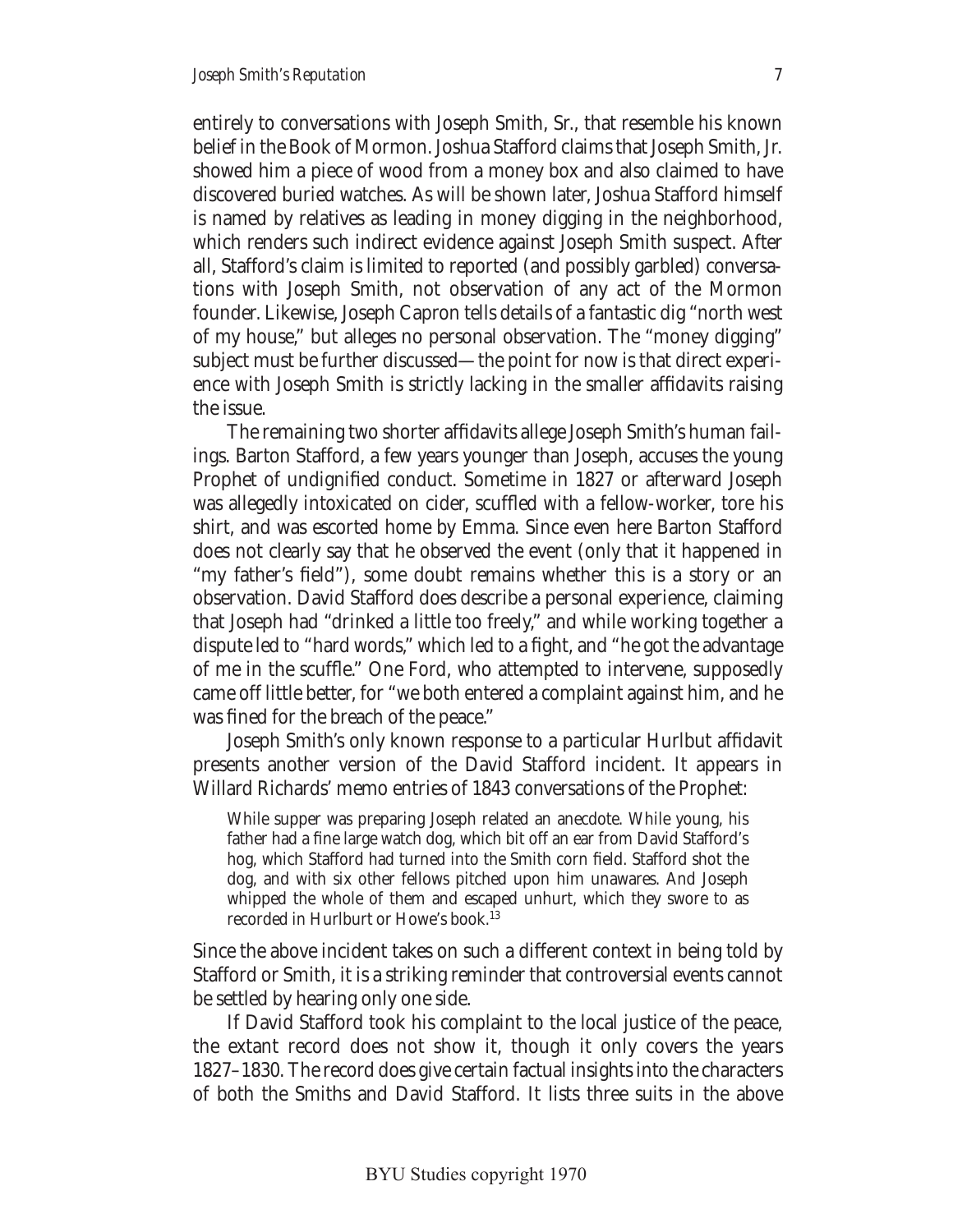period against "Hiram" (or "Hyram") Smith and two against Joseph Smith. Since there were other Joseph Smiths in the Manchester area, and since one "Hiram" Smith signed Hurlbut's general Manchester affidavit,<sup>14</sup> it cannot be proved that these five actions pertain to the family of the Prophet. The one that evidently does, however, shows the attempt of the Smiths to be honest in their financial obligations. The abbreviated trial notation of June 28, 1830, records the following in a suit against "Hyram" Smith:

Joseph Smith, father of the defendant, appeared, and the case was called, and the plaintiff declared on a note and account. Note dated 7th April, 1830, for \$20.07 on interest and on account for shoeing horses, of balance due on account \$.69. Joseph Smith sworn and saith that his son the defendant engaged him to come down at the return of the summons and direct the Justice to enter judgment against the defendant for the mount of the note and account. Judgment for the plaintiff for twenty one dollars, seven cents.<sup>15</sup>

If all of the Smith actions in the Manchester record pertain to the Joseph Smith family, they indicate only that the family was poor—a condition which the Smith autobiographies also portray with considerable emotion. Thus Roswell Nichols' comment (based on "two years" as a neighbor) is gratuitous: "For breach of contracts, for the non-payment of debts and borrowed money, and for duplicity with their neighbors, the family was notorious." By this standard, the neighborhood justice of the peace record indicts David Stafford, not the Smiths. From 1827 to 1830, he was plaintiff in three suits and defendant in six suits of collection, a record in the locality. With this streak of legal cantankerousness, one is not inclined to think that Joseph Smith was necessarily the guilty party in quarreling with David Stafford. Nor is Stafford's *ex parte* affidavit likely to represent the character of the Smiths without guile.

#### **Hurlbut's Longer Affidavits**

Since the shorter affidavits contain essentially non-evidence, a study of Hurlbut-Howe must focus on the only three substantial statements in the collection. The shortest of these comes from William Stafford, the father of Barton Stafford, and there is fortunately additional family information by which to test it. The Hurlbut touch in vocabulary is unmistakable here, as a closing comment imitates the close of the general Palmyra affidavit: "No one apprehended any danger from a book, originating with individuals who had neither influence, honesty or honor." Pomeroy Tucker portrays Stafford as a former sailor without education, which if true would considerably heighten the possibility that Hurlbut composed Stafford's affidavit and merely had him sign it.16

There is one clear firsthand testimony of participating with Joseph Smith, Sr. in a treasure dig (with Joseph Smith, Jr. supervising from the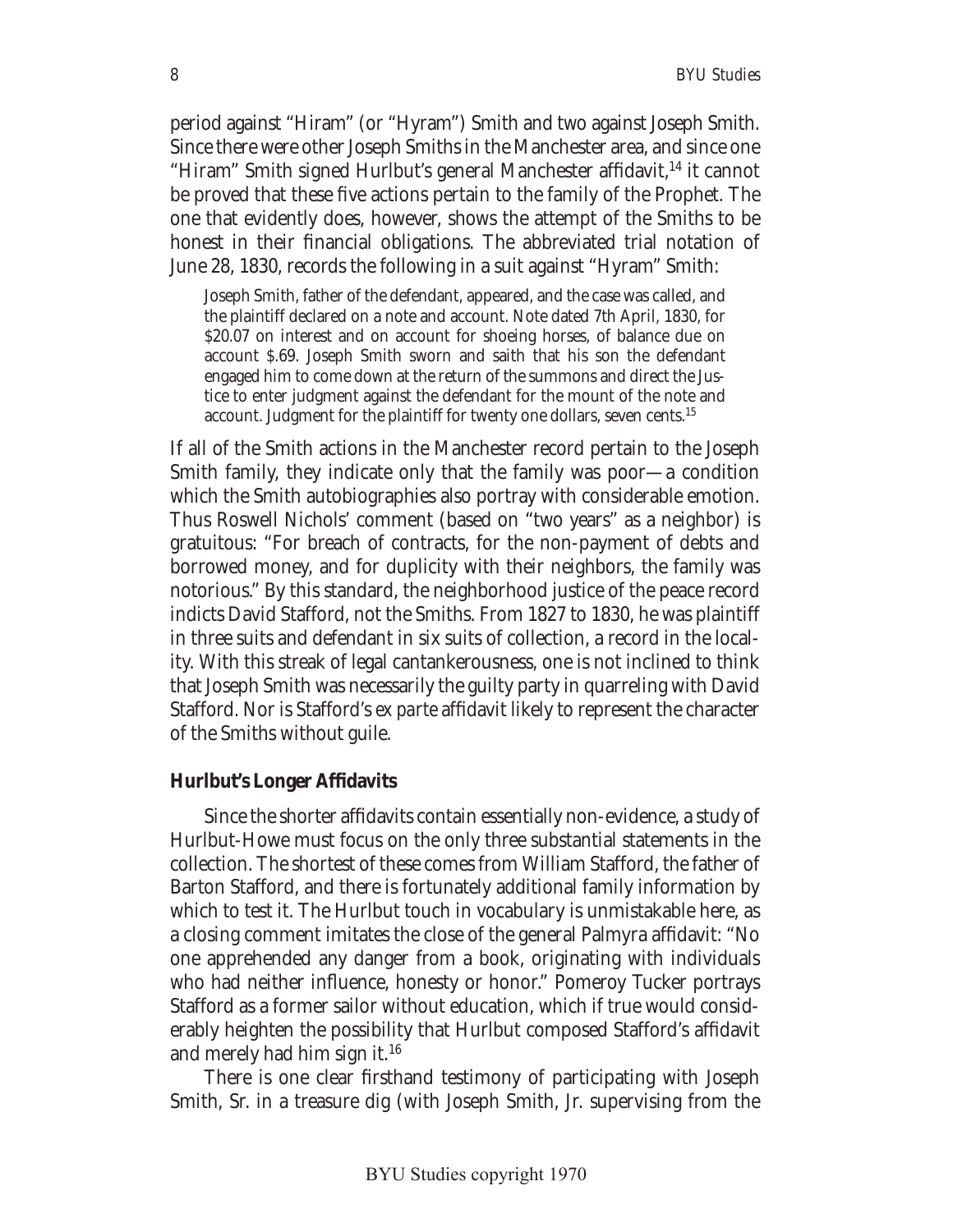house), but the accompanying sheep story throws a great deal of doubt on the digging story as authentically coming from Stafford. As told by the Hurlbut affidavit, the Smiths "devised a scheme" to cheat their neighbor out of "a large, fat, black wether." Hearing the Smiths represent that the sacrifice of such a sheep must appease the spirit guarding a treasure, Stafford contributed the sheep "to gratify my curiosity." But the treasure was lost, and with it the sheep, which "I believe, is the only time they ever made money-digging a profitable business." Oddly, after the "only time," the Stafford statement adds a comment about "a worthless gang" (a typical Hurlbut phrase) which surrounded the Smiths and "had more to do with mutton than money," an intended implication of the Smiths in repeated sheep stealing.

Hurlbut evidently did not represent Stafford accurately. In 1932 M. Wilford Poulson took notes as Wallace Miner recalled a conversation with William Stafford on the subject:

I once asked Stafford if Smith did steal a sheep from him. He said no, not exactly. He said, he did miss a black sheep, but soon Joseph came and admitted he took it for sacrifice but he was willing to work for it. He made wooden sap buckets to fully pay for it.<sup>17</sup>

A more elaborate version of the Miner-Stafford conversation was reported in the village history of Thomas Cook, which agrees that Joseph took the initiative to admit the taking and that he did the work to repay Stafford for the sheep.18 Of course William Stafford died in 1863 (at which time Miner was twenty), and there are obvious limitations in recalling the details of what one had said almost seventy years earlier. Nevertheless, it is significant that Miner's recollection of Stafford exonerates the Smiths of dishonesty, a reversal of Hurlbut reporting Stafford.

An earlier insight into William Stafford's opinion is available, however. His second son was born the same year as Joseph Smith (1805), had the personal ambition to gain a good education for the day, and qualify by examination as a physician, practicing until about 1870 in the general area of Manchester and thereafter at Rochester. There Dr. John Stafford was interviewed by the Reorganized Latter Day Saint apostle William H. Kelley in 1881. The Kelley question-answer notes on this point read as follows:

What about that black sheep your father let them have?

"I have heard that story, but don't think my father was there at the time they say Smith got the sheep. I don't know anything about it."

You were living at home at the time, and it seems you ought to know if they got a sheep, or stole one, from your father?

"They never stole one, I am sure; they may have got one sometime."

Well, Doctor, you know pretty well whether that story is true or not, that Tucker tells. What do you think of it?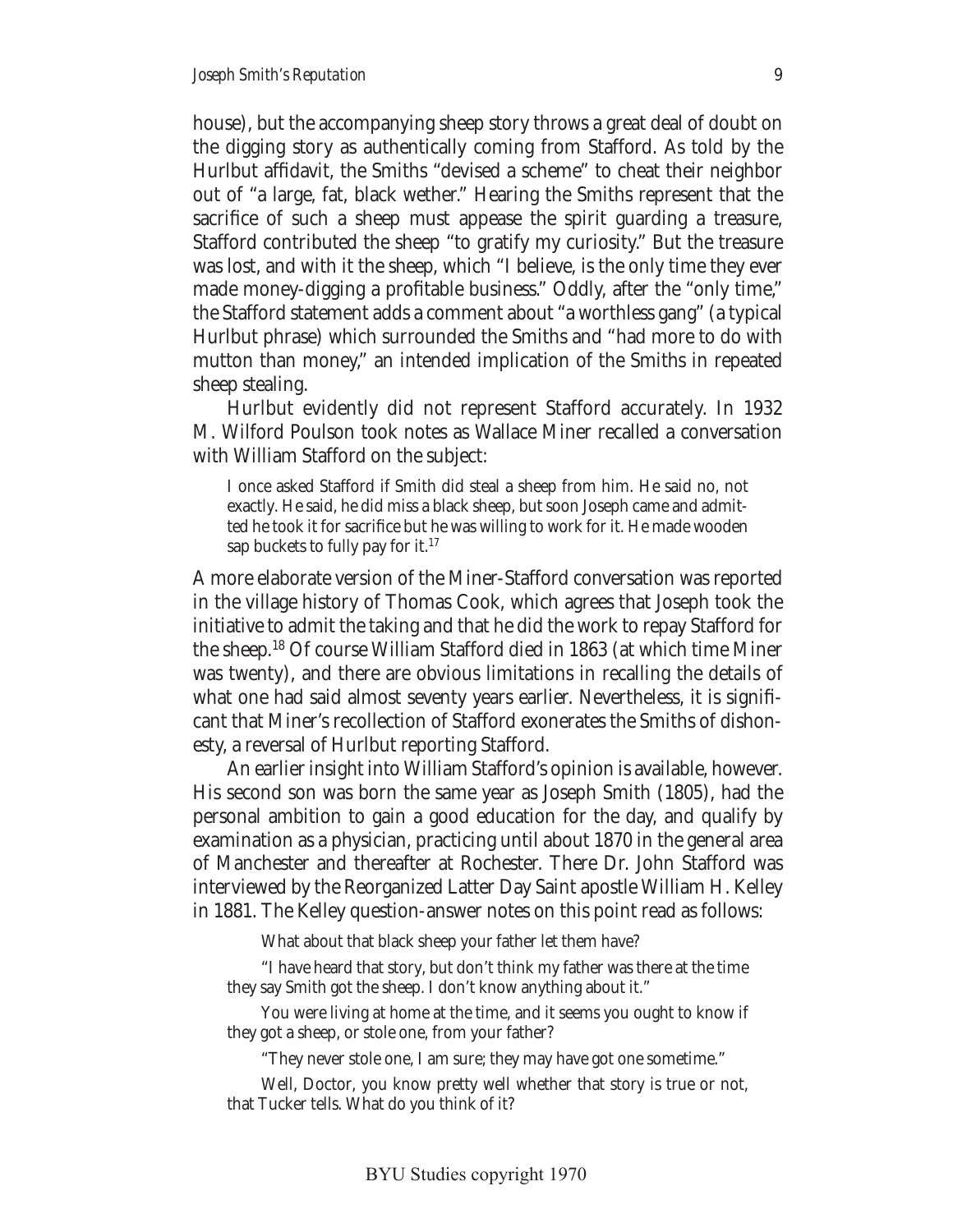"I don't think it is true. I would have heard more about it, that is true...." $^{19}$ 

Since the well-informed John Stafford knew nothing of the sheep story, it is plain that William Stafford did not carry the attitude against the Smiths that his Hurlbut affidavit represents. If there was such an event of a borrowed sheep, it had nothing to do with dishonesty. But in the interview, Dr. Stafford also insisted, "My father, William Stafford, was never connected with them in any way," a direct denial of the relationship presupposed by the Smith-Stafford money digging episode luridly described in the Hurlbut affidavit.<sup>20</sup> The fact that William Stafford's family doubted the authenticity of the Hurlbut inspired testimony, together with Hurlbut's evident editorializing talents, casts serious doubt upon the William Stafford affidavit as an historical document.

The longest Hurlbut affidavit is that of Willard Chase, in which instances of dishonesty and treasure digging are minimal. In fact, the Chase statement contains more parallels to Mormon sources than any other affidavit. This would lead to the inference that Chase imposed his individuality to a large extent, though many of the Hurlbut stock phrases and formulae are still apparent. The Chase family tradition was later reported by the younger brother of Willard, and he maintained Willard's statement to Hurlbut genuine; on the other hand, he differed in certain details of recollection from the printed affidavit. Willard Chase ought to have taken more care in his statement than others contacted by Hurlbut, since Lucy Smith recalled him as "a Methodist class leader" in 1827, and his obituary described him as "formerly a Minister of the Wesleyan Methodist Church, and was an earnest and zealous worker for many years...."<sup>21</sup>

Although Chase had superior practical education, his performance as a witness is characterized by a nearly total lack of personal observation. He tells the familiar story of finding an unusual stone while digging a well with Alvin and Joseph Smith, and accuses Joseph and Hyrum of duplicity in keeping the object. Beyond that he discloses no direct knowledge that the stone was utilized in treasure digging, but only alleges that Joseph claimed to discover "wonders" by its use. The intriguing thing is what Willard Chase does not say here. The Palmyra-Manchester sources attach a firm moneydigging tradition to the Chase family. For instance, Dr. John Stafford recalled:

The neighbors used to claim Sally Chase could look at a stone she had, and see money. Willard Chase used to dig when she found where the money was. Don't know as anybody ever found any money.<sup>22</sup>

The interview the same year with Abel Chase confirmed his family's involvement. After describing the stone in possession of his sister, Abel Chase responded to the following questions: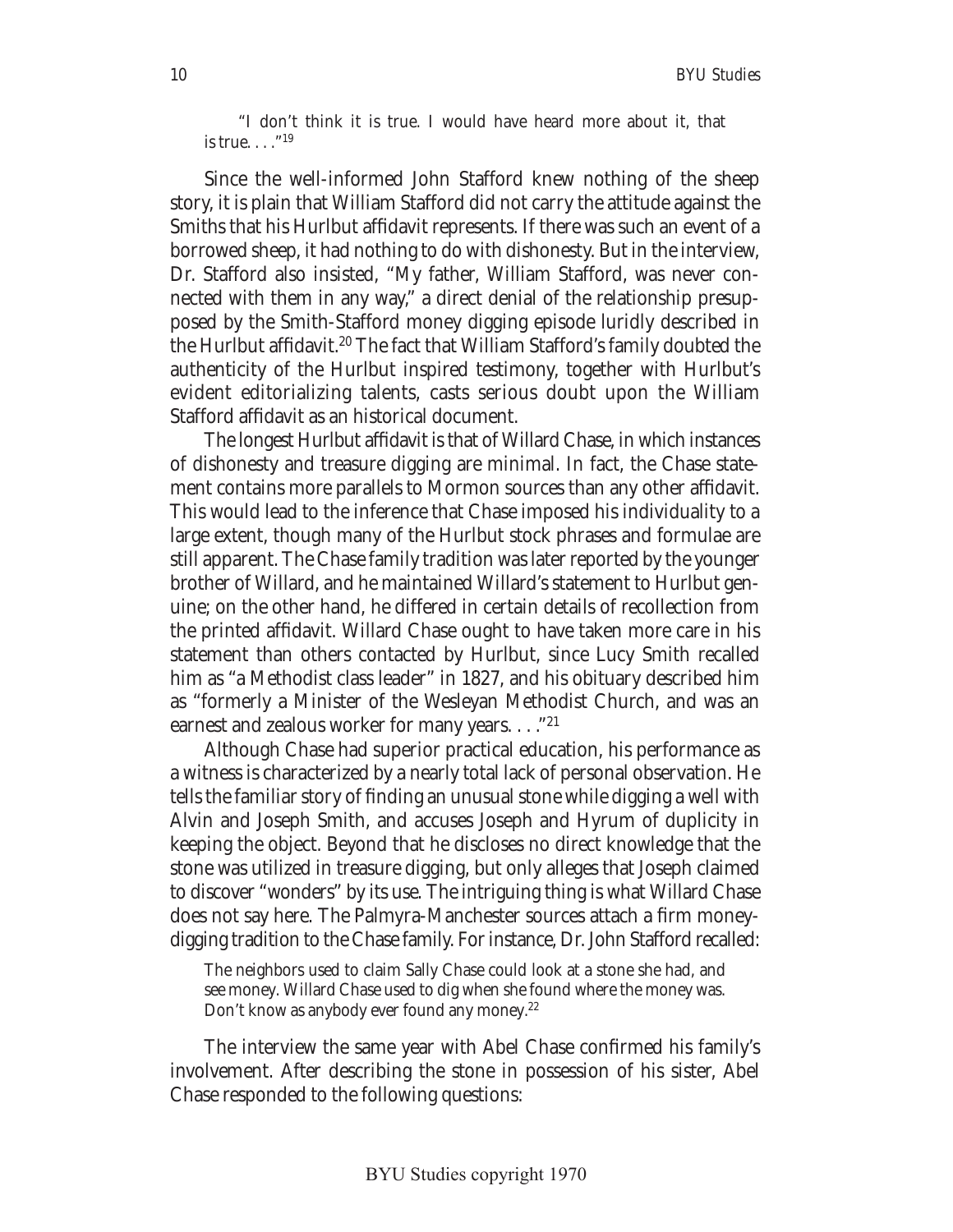Do you really think your sister could see things by looking through that stone, Mr. Chase?

"Well, she claimed to; and I must say there was something strange about it."

Where is your sister now?

"She is not living now: my brother Willard is dead also. He would know more than I do about those things."<sup>23</sup>

The Chase family were in actuality money diggers, but in the longest Hurlbut affidavit Willard Chase fails to report any Smith money digging activities firsthand. If Willard Chase is honestly describing what he knows, the conclusion follows that the Smiths did not have a connection with the money digging circles in the area. And this is just what Lucy Smith reports in her history, describing the "ridiculous" magical activities of Chase and company to steal the plates of the Book of Mormon, practices that appear foreign to her experience.<sup>24</sup>

Willard Chase does report stories about the money digging of Joseph Smith in the Susquehanna area. Apparently without real knowledge of Palmyra-Manchester activities, he imported secondhand stories from more than a hundred miles away. What he tells is a highly distorted version of Joseph Smith's employment on a treasure excavation project there. This is his pattern in other matters. He tells of several episodes about the Smiths published by Mormons long after the 1834 printing of Howe's *Mormonism Unvailed*, so either Hurlbut or Willard Chase knew of these independently. The Chase affidavit approximates these incidents (e.g., the first failure at the hill to obtain' the plates, Emma's warning ride to Macedon, etc.) but with exaggerated, ridiculing details. One would assume the same of his secondhand treasure stories about Joseph Smith.25

This leaves only Peter Ingersoll as a Hurlbut witness with a serious claim to firsthand knowledge of Smith malpractices. Little is known about him other than his appearance in the land records around the 1820's as a property holder near Palmyra Village, a foreclosure on land to satisfy a judgment, and the apparent move from Palmyra after sale of properties in 1836. In 1879 Abel Chase claimed, "He moved west years ago and died about two years ago,"26 but his life after leaving Palmyra is at present a mystery. So is his affidavit. Opening with the standard Hurlbut language that "the general employment of the family, was digging for money," Ingersoll follows with two claimed experiences of Joseph Smith, Sr.'s use of the divining rod.27 Beyond this, everything of a negative nature about Joseph Smith, Jr. consists not in observation, but supposed admissions in conversation. No Hurlbut affiant represents knowing Joseph Smith so intimately; yet no personal observation about Joseph Smith is given.

The real issue in the Ingersoll statement is whether the damaging admissions reported from Joseph Smith debunk the Mormon Prophet or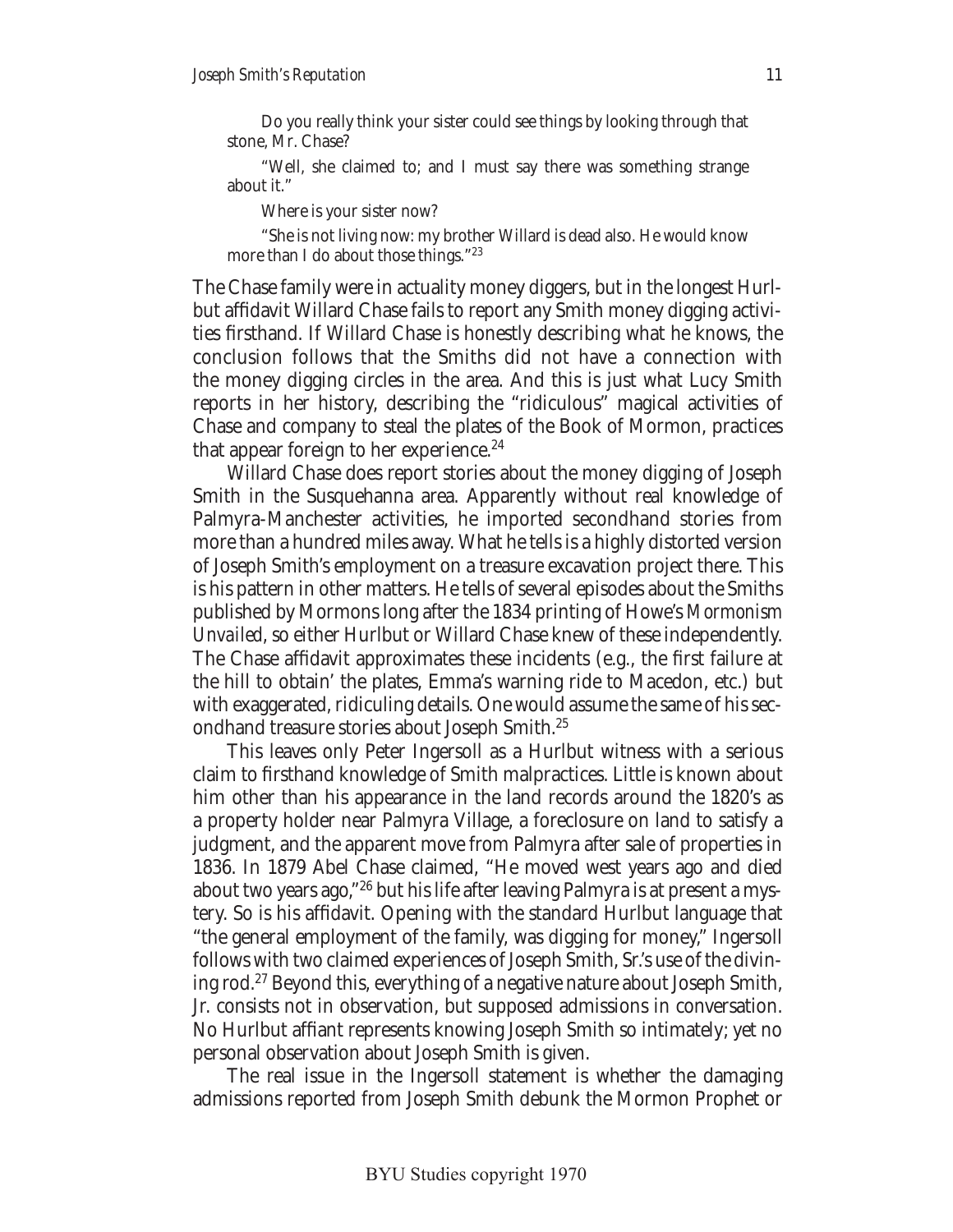Hurlbut-Ingersoll. The prize story concerns Joseph's supposedly confiding in Ingersoll that he brought a quantity of wrapped sand into the Smith home; his family's curiosity resulted in questions, which brought his impulsive identification with "the golden Bible":

'To my surprise, they were credulous enough to believe what I said. Accordingly, I told them that I had received a commandment to let no one see it, for, says I, no man can see it with the naked eye and live. However, I offered to take out the book and show it to them, but they refuse to see it, and left the room.' 'Now,' said Jo, 'I have got the damned fools fixed, and will carry out the fun.'

There are serious difficulties in accepting this story. The Ingersoll affidavit dates the episode at August 1827. But the Chase affidavit maintains that by June 1827 Joseph Smith, Sr. had given Willard Chase full details of the "record on plates of gold," and the family's knowledge of it from "some years ago." Since Ingersoll so violently contradicts the Chase chronology (which agrees with Mormon sources), the accuracy of "Peter Ingersoll" is seriously suspect. Beyond this is the improbability that any family consists of such a collection of gullibles as to be awed by the mechanical brashness of the Ingersoll episode. After all, the Smiths are known in history as competent people. There is but one remarkable consistency about the Hurlbut-Howe affidavits—their unmodified condemnation of Joseph Smith and his entire family. This "evidence" proves too much. It portrays a dozen people living in a restricted area from 1816 to 1830 (Lucy was born 1821), and not a single good act or redeeming quality was displayed in that time by any one of them. Fifty-one Palmyrans "aquainted with the Smith family for a number of years" found them "destitute of. . . moral character." This solemn anti-Smith credo casts a shadow across every affidavit: "In short, not one of the family had the least claims to respectability." More than sweeping phrases are at stake—the Hurlbut testimony runs through about thirty pages on the Smiths in Palmyra-Manchester and fails to include even one favorable recollection of the Mormon founders. These are diatribes, not evaluations. Obviously, the attempt was made only to discredit—not to gather authentic information. Because history is the art of seeing both sides of the balance sheet, Hurlbut produced mere propaganda. His total lack of any affirmative family tradition contaminates every negative story repeated. This general quality of Hurlbut-Howe as non-evidence highlights sharply the only two systematic attempts that were later made to gather recollections of non-Mormon associates of the Smiths in New York.

#### **Deming's Collected Statements**

A. B. Deming published his gathered testimony in a newspaper entitled, *Naked Truths About Mormonism*, with the banner line over the only two issues to appear, "Read and Laugh as You Never Laughed Before,"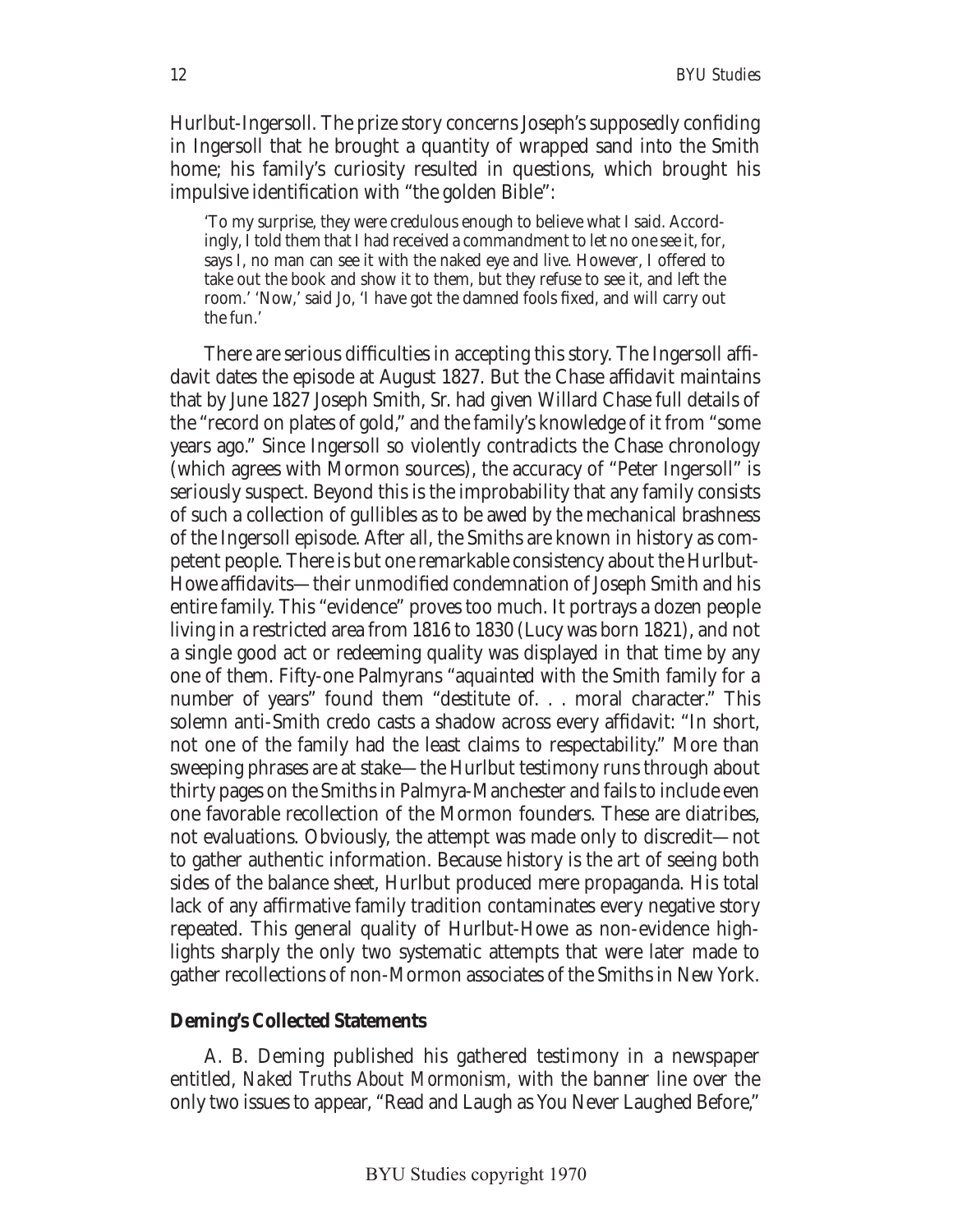and "Startling Revelation." He was the son of the courageous non-Mormon general, M. R. Deming, who stood for law and order in the civil chaos of western Illinois after the Prophet's martyrdom. Affected by his father's early death, and neurotically resentful at the persecution his father's Mormon sympathies caused him, Deming considered "all my *misfortunes*  through life" to be "the *direct* or *indirect* result of his *friendship* to the Mormons. . . ." Although impelled to gather evidence against their faith, Deming was plagued by fears that the Mormons "might kill me, as I have several times been creditably informed they intend to do." Yet he describes in detail his cordial reception in Salt Lake City by Mormon officials in 1882 and 1886.<sup>28</sup> Deming therefore appears as a pathetic reincarnation of the disgruntled Hurlbut.

The historian must treat Deming's results as carefully as Hurlbut's. Checking out the names and residences designated in his statements shows that Deming apparently did make contact with several who had known the Smiths in Palmyra-Manchester. This is not to say that these parties were carefully interviewed, or that Deming was above Hurlbut-like prompting or editing. The point is that in his one-sided reports from biased people, Deming does not totally damn the Smiths as Hurlbut-Howe. For instance, Christopher Stafford was three years younger than Joseph Smith and despised him, though he admitted he really knew Joseph's brother Samuel Harrison Smith better and considered him "a good, industrious boy."<sup>29</sup> Caroline Rockwell Smith remembered her family's conversion to Mormonism without bitterness, and the good deeds of Lucy Smith: "Jo Smith's mother doctored many persons in Palmyra." She did not consider Joseph Smith an obvious fraud: "I hope sometime it will be known whether Mormonism is true or not."30

Reading Deming requires gleaning through piles of the usual chaff of hearsay, admissions reported indirectly, generalities on bad reputation, etc. Firsthand claims of Joseph Smith's drinking and fighting occasionally appear, though in language standard enough to come from a common compiler. The money digging theme, however, contains the real surprise, for the Deming statements involve not only the Chases, but the Staffords and others in the community in the quest for buried treasure. Caroline Rockwell Smith does not even mention the Joseph Smith family in connection with this subject, but generalizes:

There was considerable digging for money in our neighborhood by men, women and children. . . . I saw Joshua Stafford's peepstone, which looked like white marble and had a hole through the center. Sally Chase, a Methodist, had one, and people would go for her to find lost and hidden or stolen things.<sup>31</sup>

Cornelius Stafford, repeated the sheep story in exaggerated form, but personal observation of money digging points elsewhere than the Mormon Prophet: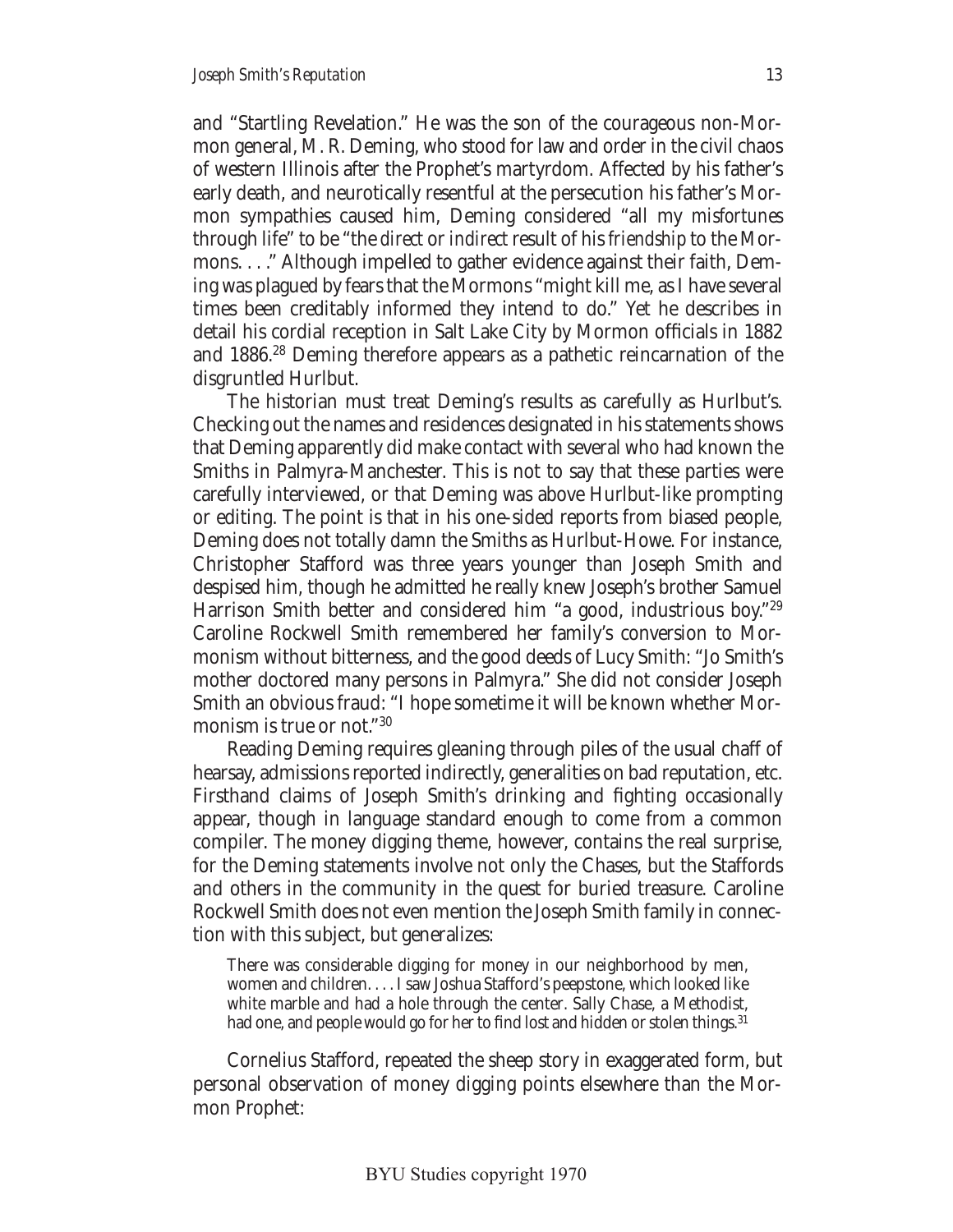There was much digging for money on our farm and about the neighborhood. I saw Uncle John and Cousin Joshua Stafford dig a hole twenty feet long, eight broad and seven deep. They claimed that they were digging for money... $32$ 

One of the more amusing features of Smith folklore in Palmyra-Manchester is the frequent reference to existing holes of the money diggers as proof that the *Smiths* were digging. The Deming affidavits shatter the Hurlbut-imposed monopoly by revealing that excavations were made by numerous others. In fact, these statements reveal no direct knowledge that the Smiths were involved—the nearest miss is the claim of Isaac Butts that Joshua Stafford "told me that young Jo Smith and himself dug for money in his orchard and elsewhere nights."<sup>33</sup> That might be far from clear, since the last thing to be suspected from the Hurlbut-Joshua Stafford affidavit is that upright Joshua would long tolerate the presence of Joseph Smith.

Faced with more comprehensive evidence on money digging than Hurlbut admitted, the historian may envision one of four situations: (1) Francis W. Kirkham located a newspaper article on early money-digging that parallels every story told against Joseph Smith. The editor of the Rochester *Gem* reacted to the publication of the Book of Mormon in 1830 by remembering that a "family of Smiths" moved into the primitive Rochester of 1815. The eighteen year old son of this poor family claimed to find a stone with clairvoyant properties, located treasure in nearby hills by its use, and engendered a night-dig on the part of followers, marked by a disappearing chest upon the breaking of a spell.<sup>34</sup> Kirkham asks concerning this pre-Hurlbut reference: "Was this ridiculous story the origin of the accusations that were heaped upon Joseph Smith?"35 Hugh Nibley develops evidence for such a transference by showing other pre–Joseph Smith money-digging parallels. Since "*every* weird detail of the stories later attached to Joseph Smith is found in full bloom *before* Smith can possibly have been involved," and since a solid group of Mormon witnesses who knew Joseph in this early period "protest that the digging stories about him are *not* true," public rumor simply created an erroneous parallel by "trying to dress Joseph Smith in other men's clothes."<sup>36</sup>

(2) Early Mormon and non-Mormon sources agree that the Smith men hired out frequently and that one main activity was digging wells, pits, and other building excavations. Since many saw this regular construction work of the Smiths, it is likely that their later notoriety in the Book of Mormon Revelation brought the accusation of money digging for many ordinary activities. (3) When Josiah Stoal was excited about the possibility of discovering Spanish gold, he hired a crew of laborers, among which were Joseph Smith and his father. Since the existence of Palmyra-Manchester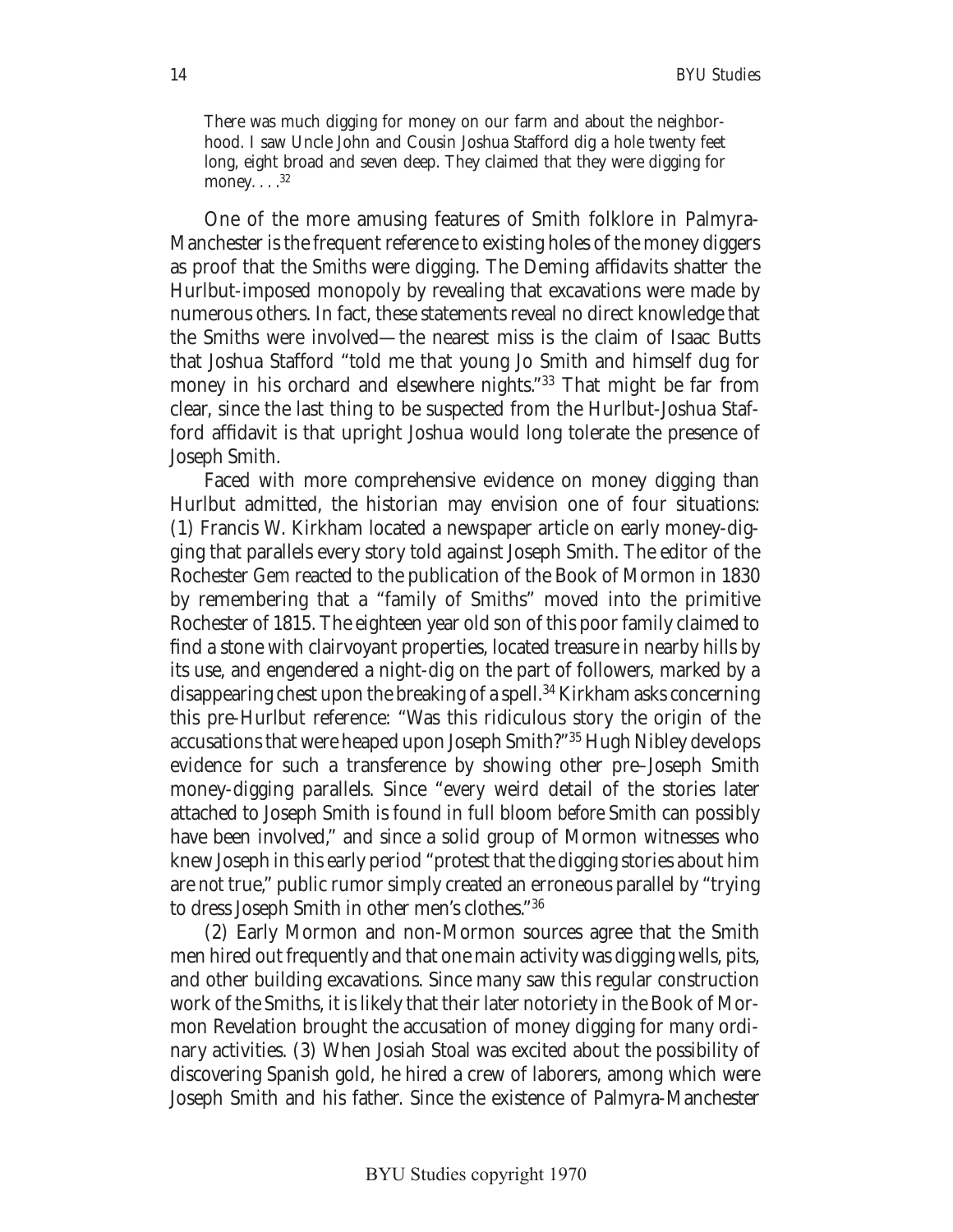treasure digs is certain, the Smith men may have participated in other ventures merely as employees, a variation of the previous case. In either of these events, one might observe one of the Smiths digging and completely misinterpret his reasons for doing so.

There is no substantial evidence for the final possibility, (4) the aggressive treasure seeking of the Smiths. If it took place, they participated in a passing cultural phenomenon, shared widely by people of known honesty. However, the supernaturalism presented in early Mormon sources is restrained, qualitatively distinct from the magical superstitions of the money digging stories. Yet to know these propensities of certain segments of the Palmyra-Manchester community makes Joseph and Lucy Smith's histories more credible in regard to non-Mormon attempts to search for the plates and the danger of staying in that area during the translation. Frustrated money diggers had nothing to show for their consider able efforts, whereas Joseph Smith possessed tangible plates that he displayed to witnesses.<sup>37</sup>

Hurlbut structured his evidence to create the false impression that the Smiths, not others, dug for money. This leads one to question the time alleged for this activity as equally erroneous. The majority of the individual affidavits allege treasure hunting as the major Smith occupation from 1820 "until the latter part of the season of 1827." But at least one Palmyra source acknowledges the latter date as the *beginning* of such rumors. The Revelation Jesse Townsend penned an abusive account of Joseph Smith in 1833: "For the ten years I have known anything of him, he has been a person of questionable character, of intemperate habits, and latterly a noted *money digger*."<sup>38</sup>"Latterly" suggests approximately 1828 for the spread of such a reputation, which corresponds to the Prophet's recollection that at the news of the Book of Mormon discovery in 1827, "false reports, misrepresentation, and slander flew as on the wings of the wind in every direction. . . ."39 His own history specifically identified his hired employment on the Stoal excavation late 1825 and early 1826 as the source of *later* rumors: "Hence arose the very prevalent story of my having been a money digger." $40$ There is no solid evidence of Joseph Smith as the prime mover in any treasure seeking project. Perhaps the supernaturalism of receiving Revelation through the Urim and Thummim and "seerstone" after 1827 resembles generally the "peeking" practices of that time. The policeman and thief, the chemist and alchemist, use similar equipment, but with quite distinctly different motivations and abilities.

#### **The Kelley Interviews**

The legend of the dishonest money diggers who founded Mormonism received new impetus from Pomeroy Tucker in 1867. A Palmyra editor, Tucker depicted superstitious and unscrupulous Smiths by merely requoting the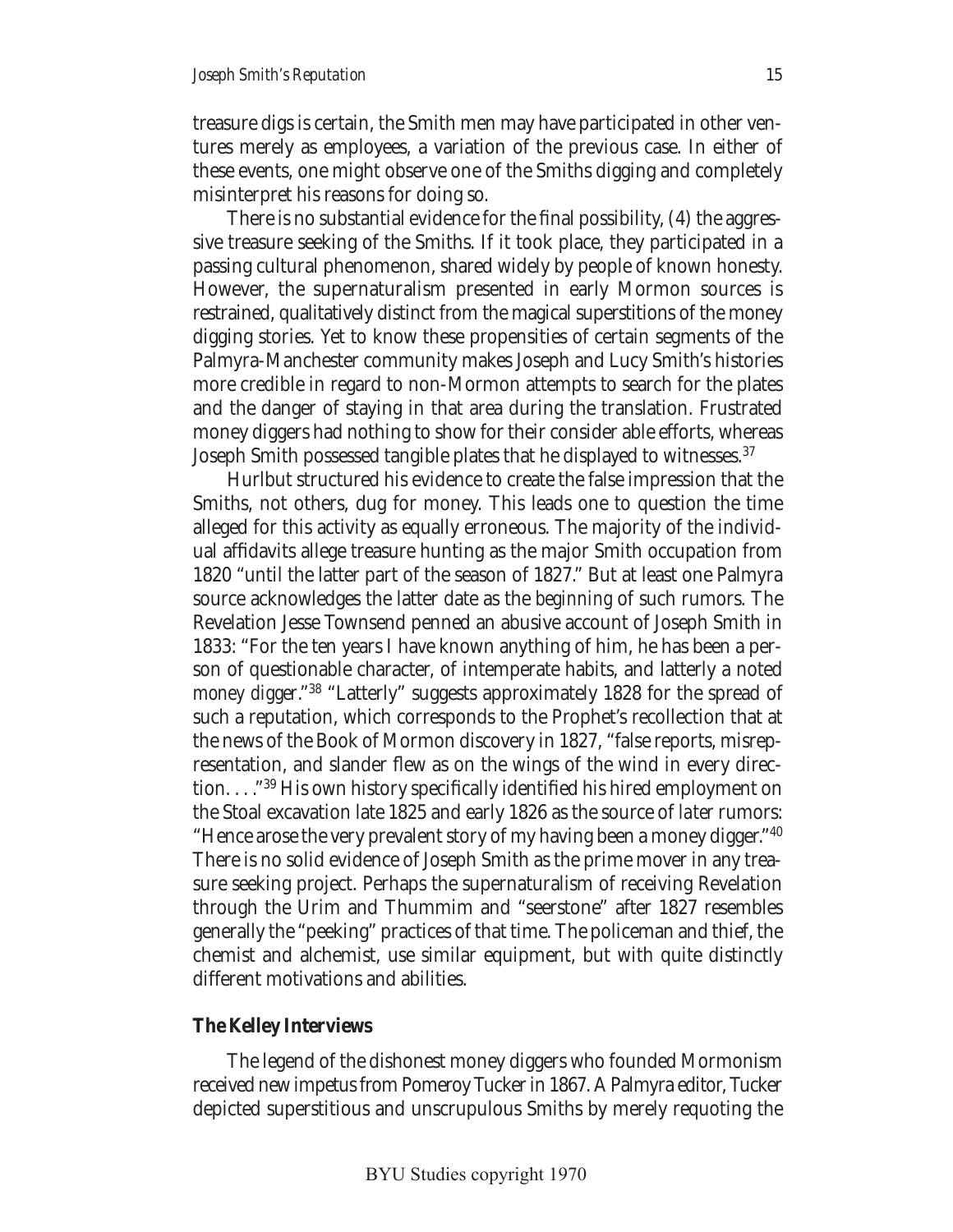1833 statements apparently without so much as reinterviewing the Hurlbut contacts still alive. Tucker was aware of at least three of these, named in his preface as references: Joseph Capron, Barton Stafford, and Willard Chase. Such sloppy methods were evidently not completely applauded. A dozen years later Abagail Jackway told William H. Kelley, "I have heard Willard Chase say Tucker never even asked him for what he knew, and Chase lived next door to him, too."41 As pointed out elsewhere, Tucker knew Joseph Smith and admitted that dishonesty was "not within the remembrance of the writer," though repeating community gossip as "recollections of many living witnesses."42 The difference between what Tucker himself remembered and the stories he still heard is the difference between personal observation of the Smiths and the Palmyra-Manchester folklore. Yet Palmyra-Manchester was never totally scornful of Mormon origins. Although Wallace W. Miner was not born until 1843, he grew up in the former Smith vicinity, and Thomas L. Cook in 1930 named him "the only one living in the neighborhood whose relations with the earlier families have continued for the last eighty-five years."43 In 1932 Miner told M. Wilford Poulson, "In the early days we didn't hear so much that was disreputable about the Smiths."<sup>44</sup>

The clearest proof that certain neighbors approved of the Smiths comes in the second systematic attempt to preserve Palmyra-Manchester recollections. In 1881 William H. and E. L. Kelley visited there with the express purpose of interviewing all who had firsthand knowledge of the Mormon founders, particularly Joseph Smith. The Kelleys were willing to "hear the worst, let it hurt whom it would," and their going together made possible "one writing during each interview." William H. Kelley, then an RLDS apostle and competent leader, took responsibility for writing up the detailed transcript of conversations, which concluded with a description of his method:

These facts and interviews are presented... just as they occurred—the good and bad, side by side; and allowing for a possible mistake, or error, arising from a misapprehension, or mistake in taking notes, it can be relied upon as the opinion and gossip had about the Smith family and others, among their old neighbors.45

For a test of William H. Kelley's note-taking ability, one should compare his report on David Whitmer the same year. The Kelley-Whitmer interview is detailed and minutely agrees with known writings and comments of the Book of Mormon witness. Consequently, the William H. Kelley transcripts from Palmyra-Manchester can be trusted as the most comprehensive investigations ever made there.<sup>46</sup>

The Kelleys' dogged insistence on personal knowledge disqualified several who merely repeated hearsay about the Smiths, a tendency also true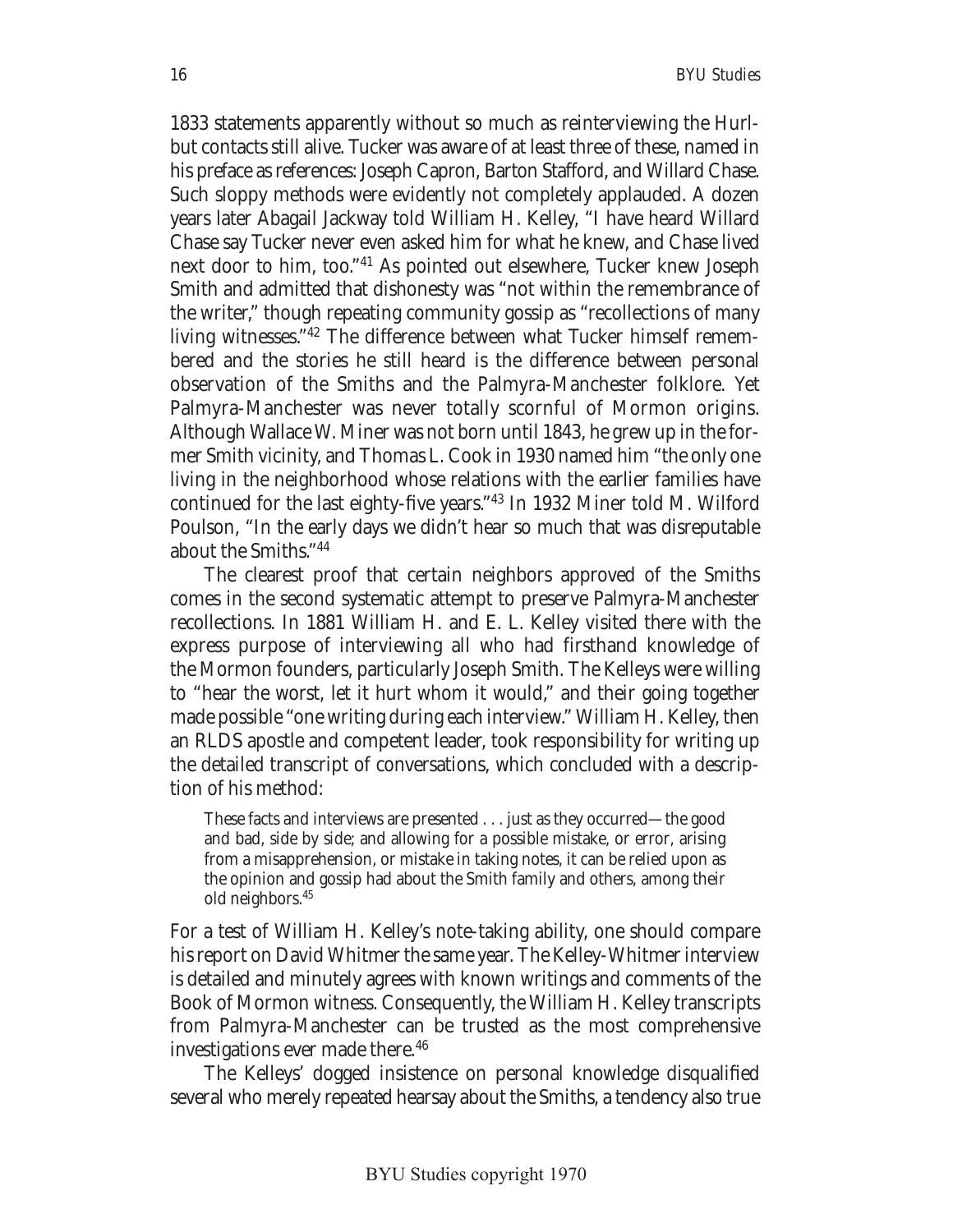of Hurlbut's day. One young man who signed the 1833 condemnation at Manchester was Abel Chase. Some fifty years later he confessed only a knowledge of "general character," and careful questioning turned up nothing that he really knew about the Smiths. Since he was only thirteen years old when Joseph Smith left Palmyra for a permanent residence in the Harmony and Fayette areas, it is little wonder that Abel Chase could tell the Kelleys nothing definite.

Ezra Pierce and Hiram Jackway vaguely remembered Joseph Smith in public situations (Jackway was twelve when Joseph moved to Harmony), but only two individuals out of nine interviewed displayed any intimate knowledge. One was the same age as Joseph, John Stafford, the doctor already mentioned in connection with the affidavit attributed to his father William. The Kelleys' questions are not always specific enough to determine which recollections of John Stafford are personal and which recall stories that circulated early. For instance, the only mention of drinking is the cider and torn shirt story told Hurlbut by John's brother Barton—but it is not really clear that either of them saw what went on. Personal observation does come to bear, however, in John Stafford's comments on Joseph's physical aggression: "Never saw him fight; have known him to scuffle," evidently the distinction between brawling and playful wrestling. Regarding accusations of laziness, it appears that he had worked by Joseph's side: "[He] would do a fair day's work if hired out to a man. . ." Questioned regarding Joseph's education, Dr. Stafford replied (omitting intervening queries):

Joe was quite illiterate. After they began to have school at their house, he improved greatly. They had school in their house, and studied the Bible. They did not have any teacher; they taught themselves.

His impression of Joseph as a person agrees with the Prophet's known traits and autobiographical comments, and at the same time disagrees with much Palmyra folklore: "He was a real clever, jovial boy."

Because there are problems with the quality of John Stafford's observations on money digging, his remarks really tell more about his father William than the Smiths:

The Smiths, with others, were digging for money before Joe got the plates. My father had a stone, which some thought they could look through, and old Mrs. Smith came there after it one day, but never got it. Saw them digging one time for money (this was three or four years before the Book of Mormon was found), the Smiths and others. The old man and Hyrum were there, I think, but Joseph was not there.

In the lengthy Kelley transcript of interviews, this is the only stated observation of anyone regarding Smith money digging. Aside from the question of whether Stafford was sure the group of men were digging *for money*, he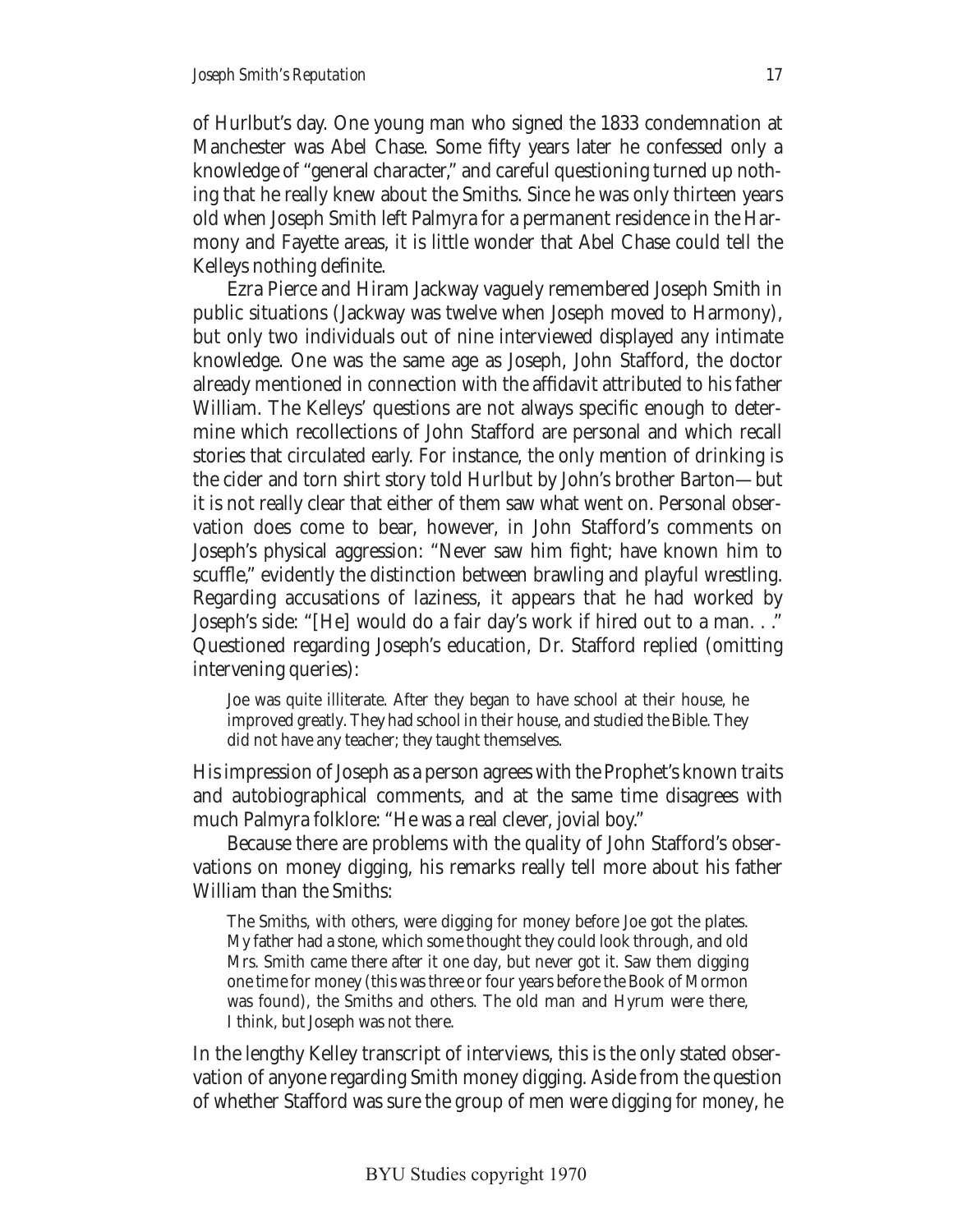appears to doubt whether he really saw Joseph Smith, Sr. and Hyrum there ("I think"). That the Smiths "were digging for money" as a general practice evidently rests on hearsay, since the doctor has but one inexact recollection of seeing them, and he was certain that Joseph was not there. Whether Lucy Smith's attempting to borrow the seerstone is an authentic recollection is far from clear. A mere social visit and mild interest might be behind John Stafford's impression. But he must be speaking from observation on the possession of a stone by his own family. So the Hurlbut affidavit from his father only tells part of the truth: William Stafford was evidently independently involved in the superstitions that he (or Hurlbut) accuses the Smiths of.

What can be safely asserted historically after reading Hurlbut, Deming, and Kelley is that money digging did go on in Palmyra-Manchester before Joseph Smith acquired his plates in 1827. What remains unclear, however, is a definite association of the Smiths with it. Close family members implicate Willard Chase, Joshua Stafford, William Stafford, and others in some aspects of these practices.

In the Kelley Interviews, the person with the most first-hand knowledge was also the most favorable to the Smith reputation. This was Orlando Saunders, an "old settler" whom Thomas Cook particularly regretted not interviewing.47 Anti-Mormon writers of the late nineteenth century preferred to quote his younger brother Lorenzo, who moved to Michigan about 1854 and died there in 1888. But Lorenzo was six years younger than Joseph Smith, whereas Orlando Saunders was two years older than the Mormon Prophet.48 Orlando is also the more interesting in that he remained all his life on the family farm (within a mile of the Smith farm) and was aware of the various anti-Mormon spokesmen for Palmyra-Manchester until his death in 1889. It is clear that he dissented, and on specific grounds of experience.

Fortunately, Orlando Saunders was also interviewed by a non-Mormon author of ability, Frederic G. Mather, a short time before the Kelleys' report.49 Mather was conditioned to journalistic interpretation instead of historical documentation, with the consequent brief and paraphrased comments, but the two interviews remarkably agree. Mather reports Saunders as saying "that the Smith family worked for his father and for himself,"50 which fits the fact of Enoch Saunder's death in 1825. This contact with the Smith men was not cursory, according to the Kelley interview: "They have all worked for me many a day." Mather also reports specific business dealing, the purchase of a horse and bridle, the latter being paid for by "a Bible."<sup>51</sup>

There is one apparent contradiction in the two interviews, which must be resolved in favor of the Kelleys. After quoting Saunders on Joseph Smith,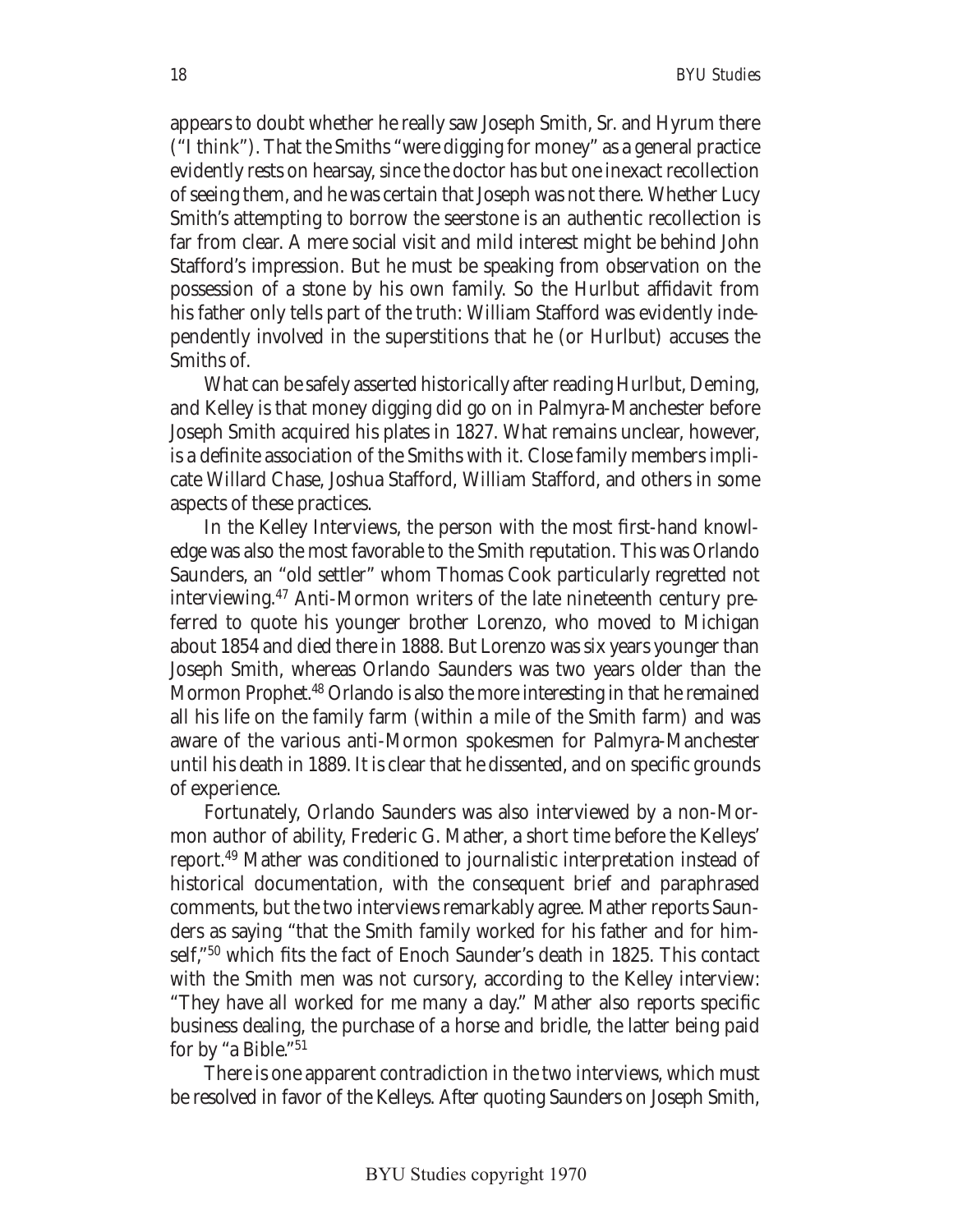Mather follows, "By nature he was peacably disposed, but when he had taken too much liquor he was inclined to fight, with or without provocation." The weakness of this statement is that Mather's article is a synthesis of opinions about Joseph Smith in Mather's own words, and the above statement must be a lapse back to his normal narrative. The Kelleys asked particularly about this subject, and they quote Saunders directly: "Everybody drank a little in those days, and the Smiths with the rest; they never got drunk to my knowledge."

Money digging is notable by its absence in both the Mather and Kelley reports. In the latter, Saunders insisted, "I don't know anything against these men, myself." Furthermore, he contradicts the Hurlbut contention that the Book of Mormon was Joseph Smith's inconsistent adaptation of his treasure seeking: "He always claimed that he saw the angel and received the book; but I don't know anything about it." If the Smiths merited the money-digging criticism, Saunders was not above giving it. But the only criticisms reported by either Mather or the Kelleys were on another point. The "well-preserved gentleman of over eighty" told Mather that the Smiths "could save no money," which is mirrored precisely in the Kelley record: "I did not consider them good managers about business, but they were poor people; the old man had a large family."

In Hurlbut the Smiths did nothing but exploit their neighbors, but Orlando Saunders' experience was opposite: "They were the best family in the neighborhood in case of sickness; one was at my house nearly all the time when my father died." Neither did he consider them poor credit risks: "I always thought them honest. They were owing me some money when they left here; that is, the old man and Hyrum did, and Martin Harris. One of them came back in about a year and paid me."

Hurlbut-Howe and Tucker had a single thesis: the Smith family (particularly Joseph) were so thoroughly unreliable in ordinary affairs that they necessarily defrauded the public on the Book of Mormon. The Kelleys found Saunders "a fair type of the intelligent New York farmer," and he was characteristically agnostic here. He had seen the book, "but never read it" nor did he "care anything about it." On the practical issue of the Smith reliability, he was solidly favorable. Mather summarily reported, "He gives them the credit of being good workers...." The Kelleys quoted his words: "They were very good people. Young Joe (as we called him then), has worked for me, and he was a good worker; they all were." Evidently referring to the youthful strength of the Prophet, Saunders told Mather "that Joseph Jr., was 'a greeny,' both large and strong." Pressed by the Kelleys on how well he knew Joseph Smith, Orlando Saunders reiterated:

Oh! Just as well as one could very well; he has worked for me many a time, and been about my place a great deal. He stopped with me many a time, when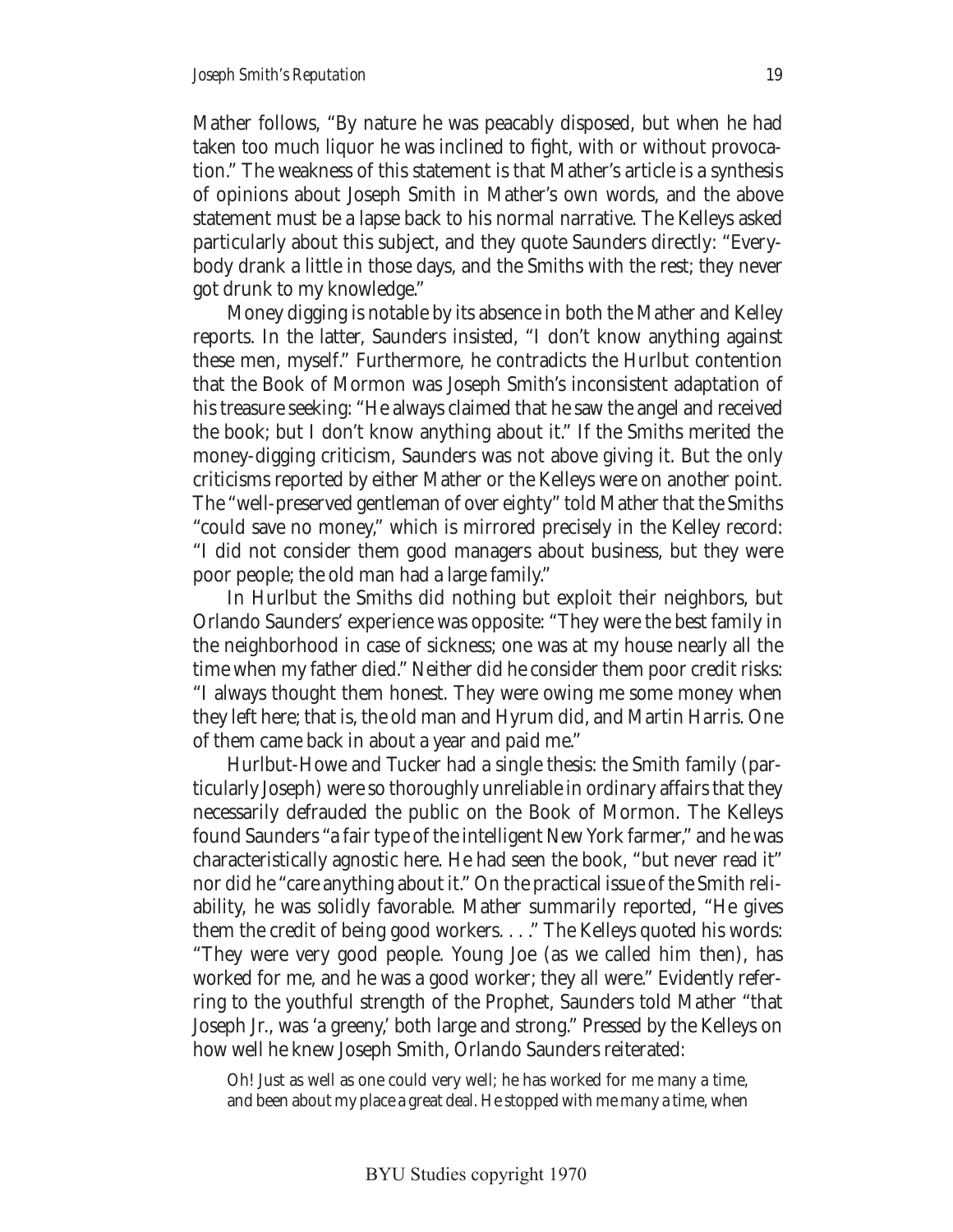through here, after they went west to Kirtland; he was always a gentleman when about my place.

#### **William Smith's Refutation**

In sum, major non-Mormon biographies treating Joseph Smith's New York life and reputation are historically sub-standard. This judgment unfortunately applies as well to twentieth century productions as nineteenth, since both fall into an unsophisticated acceptance of Hurlbut's contrived and slanted statements, without apparent awareness of non-Mormon sources favorable to the Smiths from Palmyra-Manchester. Nor do other independent statements from that area confirm the Hurlbut evidence. Some merely repeat rumors of the time, but compound hearsay does not suddenly become evidence when spoken by a genuine Palmyra-Manchester resident.<sup>52</sup> For all of his prejudice, crusty Orsamus Turner was honest enough to distinguish between his own rather complementary recollections and the stories that later circulated about Joseph Smith. He knew that community reports had various qualities, for he ruled out the Spaulding theory of the Book of Mormon because it was not accepted "by those who were best acquainted with the Smith family...."<sup>53</sup> History begins when that issue is raised.

But anti-Mormon literature is overcrowded with non-witnesses. For instance, Revelation Jesse Townsend can prate about the "impostures and low cunning" of the "Mormonite" leader and yet say not that he *knows*  Joseph Smith, but that he *knows of* him. The reason why more accurate data on Joseph Smith was not of easy access is suggested in Townsend's own words: "He lived in a sequestered neighborhood...."54 In simple terms, the Smiths lived away from any village by two miles or more. To add to the problem of a villager really knowing the young prophet, within a few months of obtaining the ancient plates, he moved to other neighborhoods, only occasionally visiting Palmyra-Manchester during the publication of the Book of Mormon. Consequently, John Gilbert, chief compositor for the Book of Mormon stated in interviews that he saw Joseph Smith only once or twice, even though Gilbert was in public life in Palmyra from 1824 through the Mormon Exodus of 1831.<sup>55</sup> Albert Chandler, later a prominent editor in Michigan, worked as a bookbinder's apprentice on the Book of Mormon in 1829–30. Yet he knew Joseph Smith, Jr. "but slightly." "What I know of him was from hearsay, principally from Martin Harris, who believed fully in him."56 Some of the fifty-one signers of the general Palmyra condemnation probably had no more than this degree of knowledge of the Smiths.<sup>57</sup>

There are even greater problems in taking Palmyra-Manchester statements as definitive on the origin of the Book of Mormon. As Chandler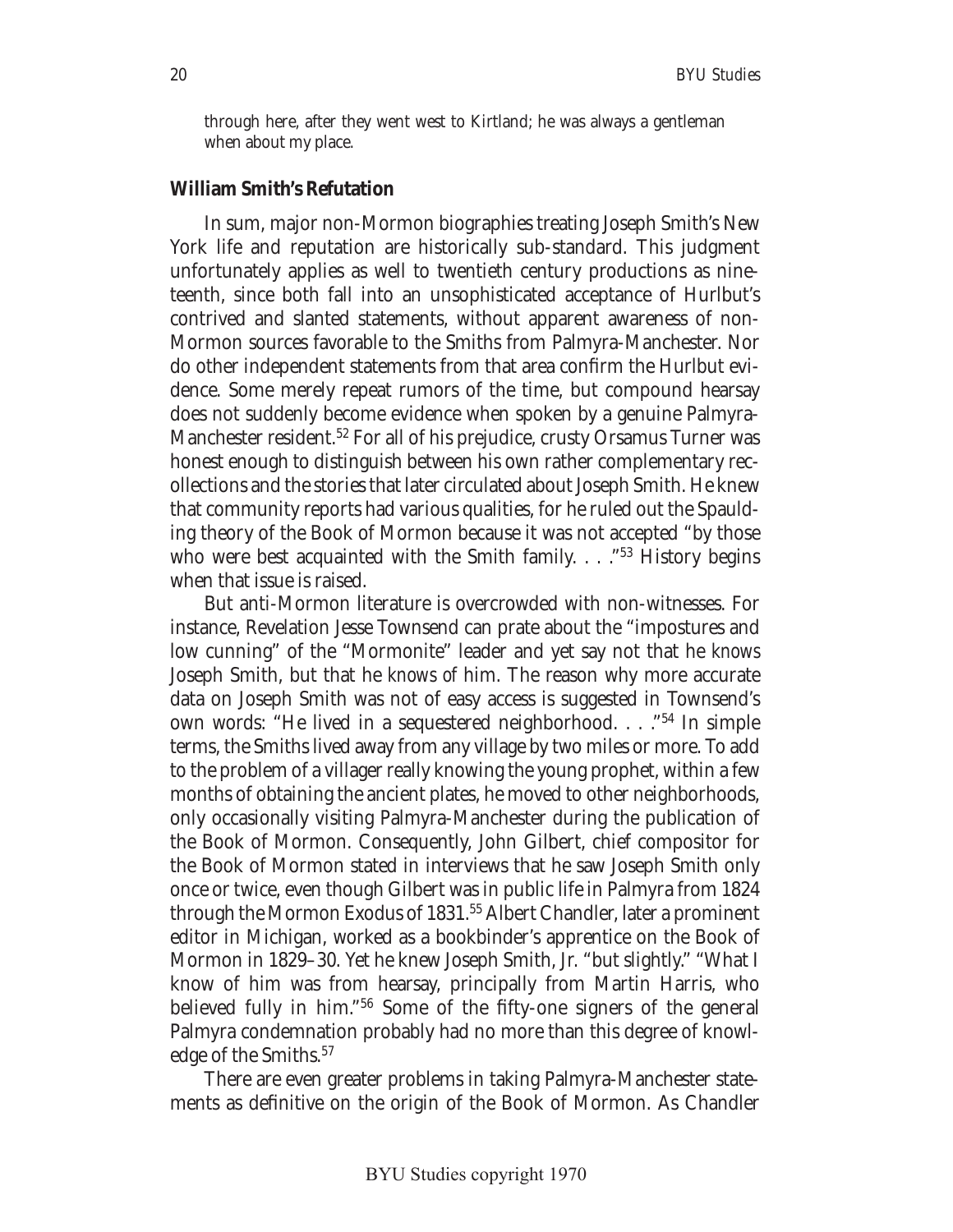recalled the Palmyra of 1829–30, everyone scoffed at Martin Harris, but none really knew the events and personalities behind the new religion:

The absolute secrecy of the whole inception and publication of the Mormon Bible stopped positive knowledge. We only knew what Joseph Smith would permit Martin Harris to publish, in reference to the whole thing.58

Much non-Mormon opinion is obviously irrelevant to the writing of early Mormon history. Howe claimed to print only "a few, among the many depositions which have been obtained from the neighborhood of the Smith family...."59 Doubtless, his motivation was to prove the worst without much awareness of which signers were in the best position to speak. In the study of Joseph Smith's character, it is the distant non-observer of Palmyra-Manchester who tends to be hostile. The better informed the witness, the more affirmative his views.

This tendency requires a careful look at the close-knit Smith family, since they had the most intimate knowledge of young Joseph Smith. The Prophet answered Hurlbut-Howe by admitting human weaknesses but denying gross personal transgression and insisting, "I have not. . . been guilty of wronging or injuring any man or society of men."60 In further statements, he elaborated only to the extent of admitting digging (in Nibley's phrase) not for gold but for hire.<sup>61</sup> The unaffected but detailed history of Lucy Smith throws far more light on the family's early history than all of Hurlbut-Howe, but in her artless simplicity she does not respond specifically to the charge of the early affidavits, actually an evidential strength. But the last surviving brother of the Prophet met these issues head on.

William Smith was too young to remember the earliest days at Palmyra-Manchester, but his recollections are very specific from about 1823. An individualist who was notably not an organization man, he spent his later years in the obscurity of an Iowa farm. He is known for an occasional speech or interview, but his considered answer to Hurlbut-Howe lay among the papers of a friend until forwarded to the LDS Church about 1925. In sending Smith's manuscript, Charles Knecht described his own interest in the family, which prompted him to loan William a *Chambers' Miscellany*, containing a summary of the Hurlbut evidence. William "wanted to reply to it, and wanted me to see it published...."<sup>62</sup> The manuscript is definitely in William Smith's handwriting and evidently dates from about 1875.63

William's discursive response reached methodological bedrock in its third sentence, frustration at historians who "have no greater foundation for facts to build upon than *public rumor*...."64 Embedded in doctrinal discussions and lengthy historical parallels are specific reactions to the conclusions of Hurlbut-Howe. To the charge that his brother Joseph was "suspected of sheep stealing," William replied vigorously that "at no period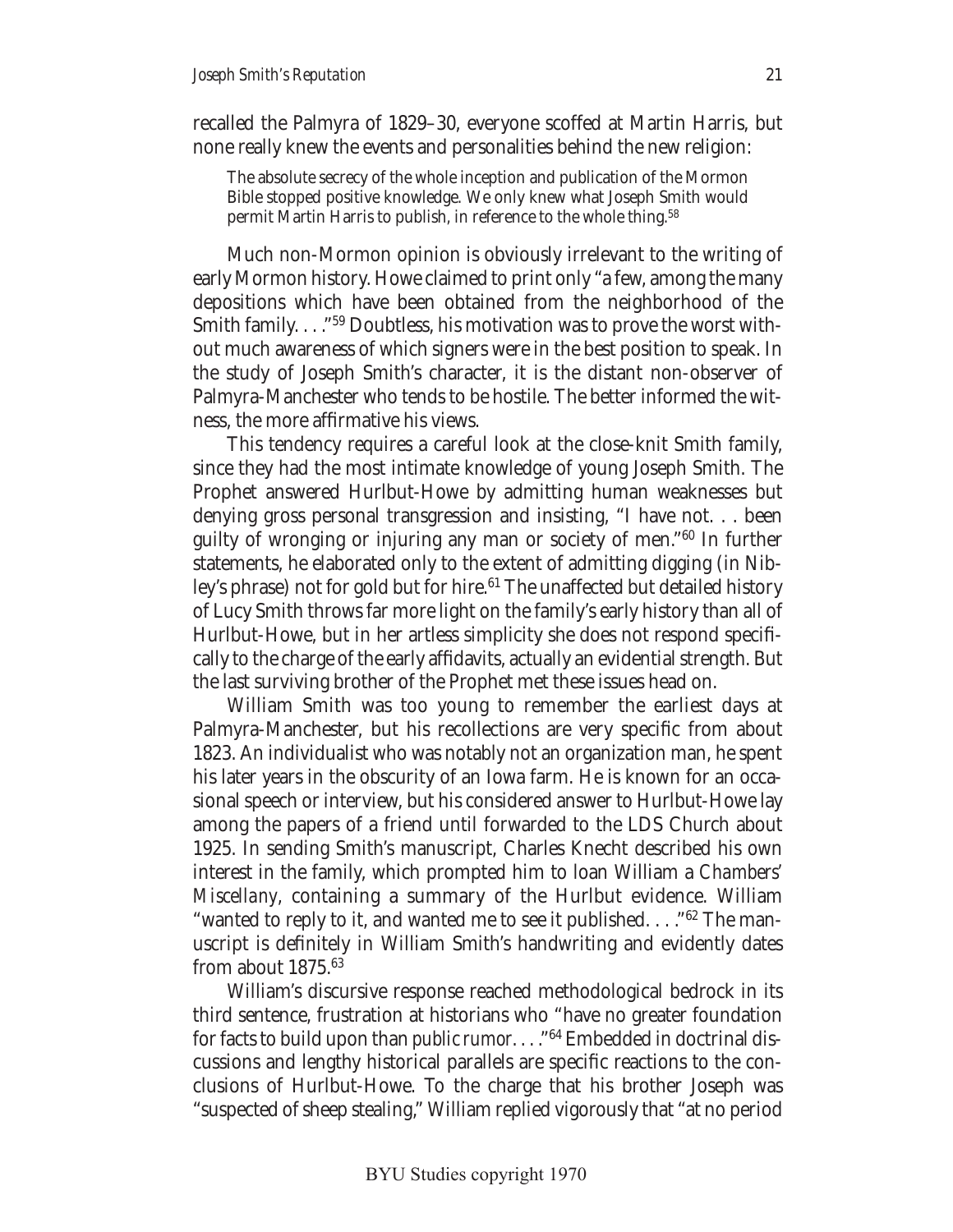of his life" was he guilty, "nor was he ever suspected of committing such an offense."65 The value of the younger brother's comments go beyond specific denials to details of their home life. The father (absurdly characterized by a noted biographer as possessing "irreligion and cynicism") insisted quietly on hymns and "prayers both night and morning." The tone of "strict piety" in the home is described: "My parents, father and mother, poured out their souls to God, the donor of all blessings, to keep and guard their children, and keep them from sin and from all evil works."<sup>66</sup>

The Chambers' summary of Hurlbut goes to the essential issues of this paper:

The reputation of the family (according to the testimony of neighbors) was of the worst kind. We are told that they avoided honest labour, were intemperate and untruthful, addicted to sheep stealing, digging for hidden treasures, etc... $^{67}$ 

Responding specifically to this quoted statement, William Smith's answer was brief but direct in denial and explanation of the origin of these charges:

My statement on this subject is that the charges are false. My father's family were a peacable, quiet, and a church going people—and nothing of these calumnies was ever heard of, not until after my brother Joseph Smith came out with his profession as a prophet.  $.68$ 

William Smith, supported by informed non-Mormon testimony, gives specific recollections of daily life designed to reveal Hurlbut's charges as malicious defamation:

The improvements made on this farm was first commenced by building a log house at no small expense, and at a later date a frame house at a cost of several hundred dollars. After noticing these facts we crave the reader of this article to judge whether there was much time for indolence or for indulgence in immoral or intemperate habits. Here I wish to remark that I never knew my father Joseph Smith to be intoxicated or the worse for liquor, nor was my brother Joseph Smith in the habit of drinking spiritous liquors. Neither did my father's family spend their time, or any portion of their time, in idle habits. Such was the prevailing circumstances of the family, connected with the want of money and the scarcity of provisions, that necessity made an imperative demand upon every energy, nerve, or member of the family for both economy and labor, which this demand had to be met with the strictest kind of industry, and no persons speaking the truth can say to the contrary.<sup>69</sup>

Professor of history and religion at Brigham Young University, Dr. Anderson holds degrees in the fields of law, Greek, and ancient history, and has concentrated his research on New Testament and the witnesses of the Book of Mormon.

<sup>1.</sup> This subject could not have been researched without the generous cooperation of the LDS Church Historian and assistants, the aid of the BYU Research Division and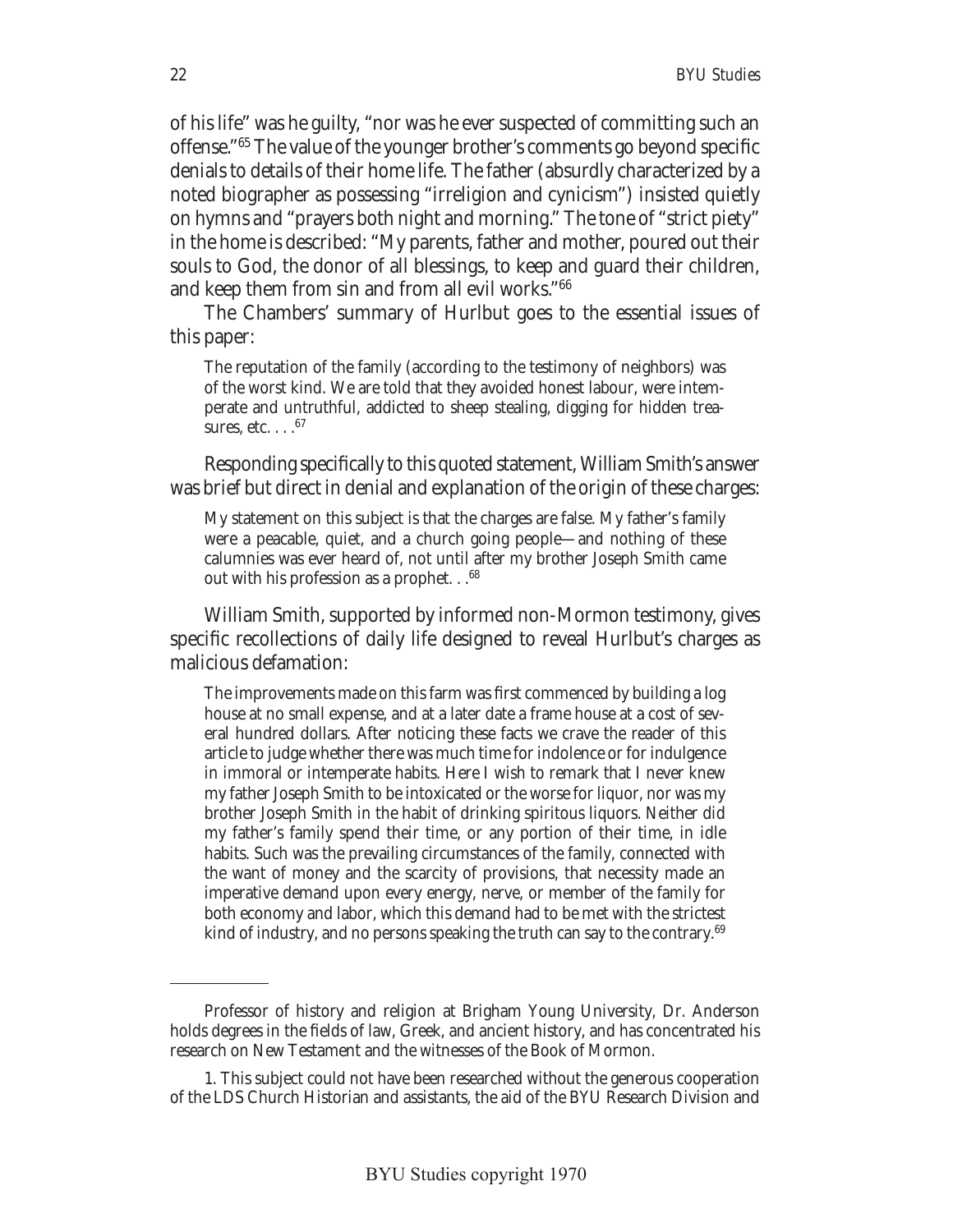its director, Lane Compton, and of the Institute of Mormon Studies and its director, Truman Madsen. In writing, I am indebted to the critique of an admired friend, Professor Leonard J. Arrington of Utah State University.

2. For a fuller discussion of Hurlbut's personal vindictiveness, see Richard Lloyd Anderson, "The Reliability of the Early History of Lucy and Joseph Smith", *Dialogue: A Journal of Mormon Thought,* Vol. 4 (Summer 1969), p. 15.

3. "To the Public," official committee statement published in the *Painesville Telegraph*, January 31, 1834. Early nineteenth century spelling of names is not always consistent, and "Hurlburt" appears in LDS records. The quoted statement and autographs favor the "Hurlbut" of this article.

4. Statement of C. R. Stafford, March 1885, Auburn, Ohio, cit. *Naked Truths About Mormonism,* Vol. 1, No. 1 (January 1888), p. 3. Hurlbut's published affidavits will be analyzed in the article. They include two general statements with multiple signatures and also the following individual statements: Joseph Capron, Parley Chase, Willard Chase, Abigail Harris, Henry Harris, Lucy Harris, Peter Ingersoll, Roswell Nichols, Barton Stafford, David Stafford, Joshua Stafford, William Stafford, and G. W. Stoddard.

5. Eber D. Howe, Autobiography and Recollections of a Pioneer Printer (Painesville, Ohio, 1878), p. 45.

6. For full discussion, see Anderson, *Dialogue,* pp. 16, 19.

7. This statistic excludes three Palmyra declarations. Lucy Harris talks only of her husband. G. S. Stoddard's single sentence on the Smiths is merely a gratuitous comment: "The Smith family never made any pretensions to respectability." And Abigail Harris reports a single conversation with Lucy Smith that is strictly not relevant to the character of Joseph Smith. For Abigail's evident tendency to maliciousness, see Hugh Nibley, *The Myth Makers* (Salt Lake City, 1961), pp. 20–22.

8. These two documents (and all Hurlbut affidavits cited) are in E. D. Howe, *Mormonism Unvailed* (Painesville, Ohio, 1834), pp. 261–262 and p. 248. For purposes of comparison, the sentence about money digging has been placed before its preceding sentence, and Hurlbut's italics removed and mine added. Deletions in the general Palmyra affidavit are restricted to the non-Smith paragraph. Since the affidavits appear in this work of Howe (pp. 232–262) arranged by the name of the deponents, further reference will be made by name and not footnoted pages.

9. Statements respectively from the general Manchester affidavit, Parley Chase, David Stafford (the first phrase appears in the sentence following "a drunkard and a liar"), Henry Harris, Joshua Stafford, and Joseph Capron.

10. Statements respectively from David Stafford, Peter Ingersoll, Parley Chase (sentence inverted), William Stafford, and the general Palmyra affidavit.

11. Statements respectively of G. W. Stoddard and Barton Stafford.

12. Statements respectively of Joseph Capron and Henry Harris. Responsible investigation dismisses these contentions. See Anderson, *Dialogue,* p. 15.

13. Joseph Smith's Journal, kept by Willard Richards, Jan. 1, 1843. I am indebted to Professor Marvin S. Hill of Brigham Young University for pointing it out. The Richards' statement is an official record, kept daily from current minutes.

14. This Hiram Smith is evidently the same person who was elected highway supervisor in the Smith neighborhood both before and after the Joseph Smith family had moved west. Microfilms of the Manchester Town Record, as well as the Justice's Record being discussed, are at Brigham Young University Library.

15. Justice's Record of Nathan Pierce, 1827–1830.

16. Pomeroy Tucker, *The Origin, Rise, and Progress of Mormonism* (New York, 1867), p. 24, note. Compare the nearly identical reports supposedly remembered spontaneously for some years by two different affiants: ". . . for he had often said, that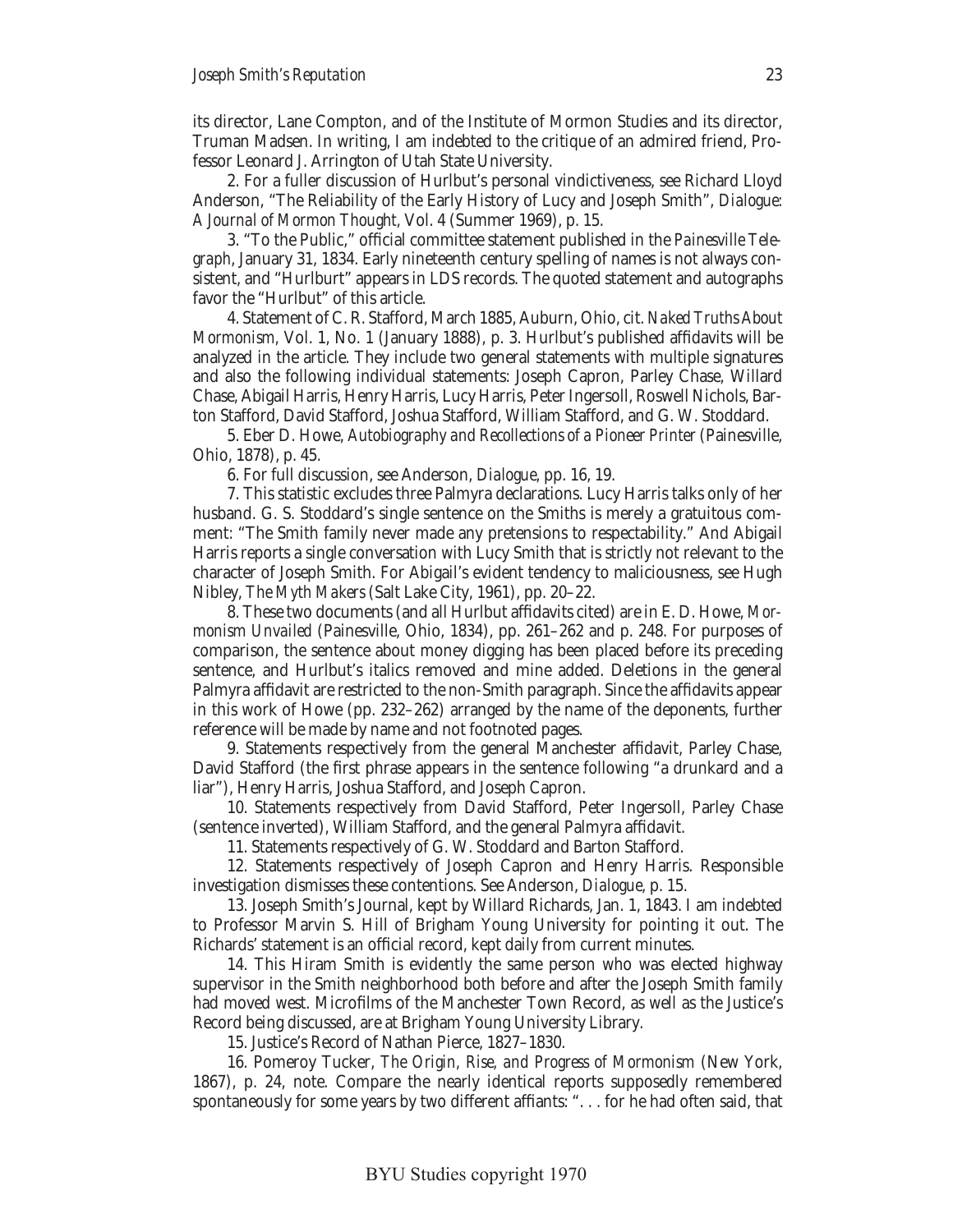the hills in our neighborhood were nearly all erected by human hands" (Roswell Nichols); "They would say, also, that nearly all the hills in this part of New York, were thrown up by human hands...." (William Stafford).

17. M. Wilford Poulson, Notebook of 1932 interviews, Brigham Young University Archives. The obvious error of writing "Smith" for "sheep" in the first sentence has been corrected.

18. Thomas L. Cook, *Palmyra and Vicinity* (Palmyra, New York, 1930), pp. 221– 222. Cook gives Miner's recollection because "various stories have been told about the sacrificing of the sheep...."

19. William H. Kelley, "The Hill Cumorah... The Stories of Hulburt, Howe, Tucker, etc. from Late Interviews, *"Saints' Herald,* Vol. 28 (June 1, 1881), p. 167 [hereinafter referred to as Kelley Interviews].

20. The sentence preceding John Stafford's denial is, "What Tucker said about them [the Smiths] was false, absolutely." Since Tucker's reference to William Stafford was a reiteration of Hurlbut's sheep story, John Stafford clearly was skeptical that his father was correctly represented in either Hurlbut-Howe or Tucker.

21. *Palmyra Courier,* March 17, 1871.

22. Kelley Interviews, p. 167.

23. *Ibid.,*p. 165.

24. Lucy Smith, *Biographical Sketches of Joseph Smith the Prophet* (Liverpool, 1853), p. 102 (applying the "ridiculous" terminology both to Willard Chase and his group, and their procurement of a "conjuror" to locate the plates). Cf. her characterization in ironic terms of Sally Chase's utilization of "a green glass," on which she claimed to see "many very wonderful things" and "great discoveries." Ibid., p. 109.

25. Hurlbut in general, and the Chase affidavit in particular, rely heavily upon conversations with the Smiths, notoriously open to mistaken interpretation, recollection, and amplification.

26. Statement of Abel D. Chase, May 2, 1879, Palmyra, New York, cit. Charles A. Shook, *True Origin of the Book of Mormon* (Cincinnati, {1914}). *p*. 131.

27. In one of these is the accusation (like the sheep story) that the Smiths milked Ingersoll's cows while manipulating their discovery. Although Ingersoll received a favorable verdict, he was himself sued on this claim that he had taken a cow. Justice's Record of Nathan Pierce, 1827–1830, entry of May 26, 1830.

28. All this personal data Deming volunteers on the first page of *Naked Truths About Mormonism*, Vol. 1, No. 1 (January 1888).

29. *Ibid.,* Vol. 1, No. 2 (April 1888), p.1. Statement of C. M. Stafford, March 23, 1885, Auburn, Ohio.

30. *Ibid.,* Statement of Mrs. M. C. R. Smith, March 25, 1885.

31. *Ibid.* 

32. *Ibid.*, Vol. 1, No. 1 (January 1888), p. 3. Statement of C. R. Stafford, March 1885.

33. *Ibid.,* p. 2. Statement of Isaac Butts, n.d., South Newbury, Ohio. Butts also says that Joseph Smith used a divining rod and later a peep-stone for locating buried or lost objects. Although claiming to "have seen both," he specifically does not claim observation of Joseph Smith in these practices, a point seriously in doubt because of Butts' indiscriminate use of hearsay and confessed residence in Ohio from 1818 into the 1820's.

34. Imposition and Blasphemy!—Moneydiggers, etc.," *Gem*, May 15, 1830.

35. Francis W. Kirkham, *A New Witness for Christ in America,* rev. ed. (Salt Lake City, 1959), Vol. 2, p. 46. The *Gem* article is also quoted in full at pp. 46–49. Its editor, Edwin Scrantom, was twelve years of age at the time of this episode, but when he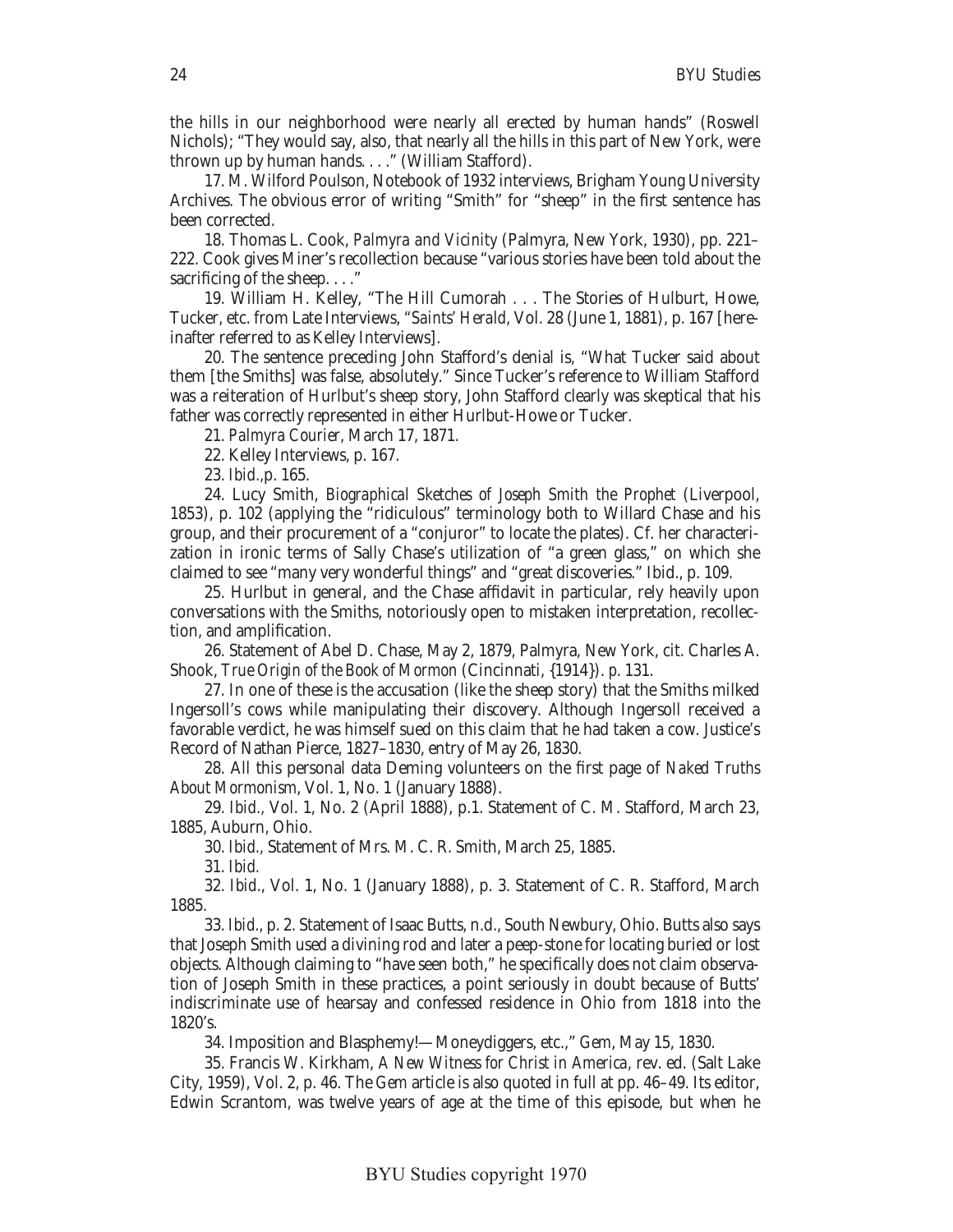wrote the article was authority on Rochester history. For common pre-1827 money digging publicity, see *Ontario Repository,* February 9, 1825, and *Wayne Sentinel,* February 16, 1825.

36. Hugh Nibley, *Myth Makers,* Salt Lake City, 1961), pp. 182–183, 190.

37. Compare Caroline Rockwell Smith's recollection that the Mormon-source version of these events was told at the time: "Catherine Smith, sister of the Prophet, chowed me in their house a chest with lock where the plates were kept, but they feared they would be stolen, and then she took up four bricks in the hearth and said they had been buried there." Ref. at n. 31.

38. Letter of Jesse Townsend to Phineas Stiles, December 24, 1833, Palmyra, New York, cit. Tucker, *Origin . . . of Mormonism,* p. 288.

39. *Times and Seasons,* Vol. 3 (March 1, 1842), p. 708, also cit. Joseph Smith, *History of the Church of Jesus Christ of Latter-day Saints* (Salt Lake City, 1946–1950), Vol. 4, p. 538. Cf. the earlier-written recollection of the Prophet about the identical year: " [R]umor with her thousand tongues was all the time employed in circulating tales about my father's family, and about myself. If I were to relate a thousandth part of them, it would fill up volumes." *Times and Seasons,* Vol. 3 (May 2, 1842), p. 772, also cit. *History of the Church,* Vol. 1, p. 19.

40. *Ibid.* Lucy Smith represents Stoal (the Nauvoo spelling) as locating Joseph because he had heard of his supernatural gifts, but both Lucy and Joseph Smith's histories describe notoriety from the telling of the First Vision in 1820. In fact, Joseph Smith, Sr. bought space in the *Wayne Sentinel* for six weeks beginning Sept. 29, 1824 to refute rumors tending "to inquire the reputation" of the Smiths. The 1825–1826 work for Stoal and 1827 acquiring the plates undoubtedly gave new directions to gossip. Other Mormon sources do not furnish reliable evidence for money digging in New York. Accusations upon apostasy in Kirtland may be smears, and Joseph Smith's Salem trip in this period is not a historical source for his life a decade earlier. The interview with Martin Harris by Joel Tiffany mentions Joseph seeking treasure in this early period, but if Harris is quoted correctly, the source of information (not disclosed) is possibly public rumor of the time. Tiffany, however, mentions Howe's book as one of the three sources he relies on for authentic knowledge of Mormonism. Because of his spiritualist theory that inferior beings inspired Joseph Smith, Tiffany's reliance on Howe means that Hurlbut possibly contaminated Tiffany's reporting of Martin Harris. Particularly see "Mormonism," *Tiffany's Monthly,* Vol. 4 (1859), p. 568: "We also procured a copy of an expose, published about twenty years ago, by E.D. Howe, of Painesville, so that we are now in possession of the facts and early literature of the Mormon faith."

41. Kelley Interviews, p. 166. Willard Chase and Pomeroy Tucker appear as neighbors in the 1860 census.

42. Tucker, *Origin . . . of Mormonism,* p. 15.

43. Cook, *Palmyra,* p. 241.

44. Poulson, Notebook of 1932 interviews. Professor Poulson's strict standards of accuracy are well known.

45. The Kelley Interviews contain William L. Kelley's description of method at pp. 161–162 and 168. Since the interviews were printed in transcript form by individuals contacted, page citations are unnecessary.

46. The printing of the Kelley Interviews sparked a skirmish of affidavits, recorded in Charles A. Shook, *True Origin of Mormon Polygamy* (Cincinnati, 1914), pp. 36–38. The only statement that raises a significant issue on Kelley misquotation is that of John H. Gilbert, who alleges a half-dozen mistakes in the long interview, obviously to discredit all of the Kelley interviews. Without claiming perfection for the Kelleys (or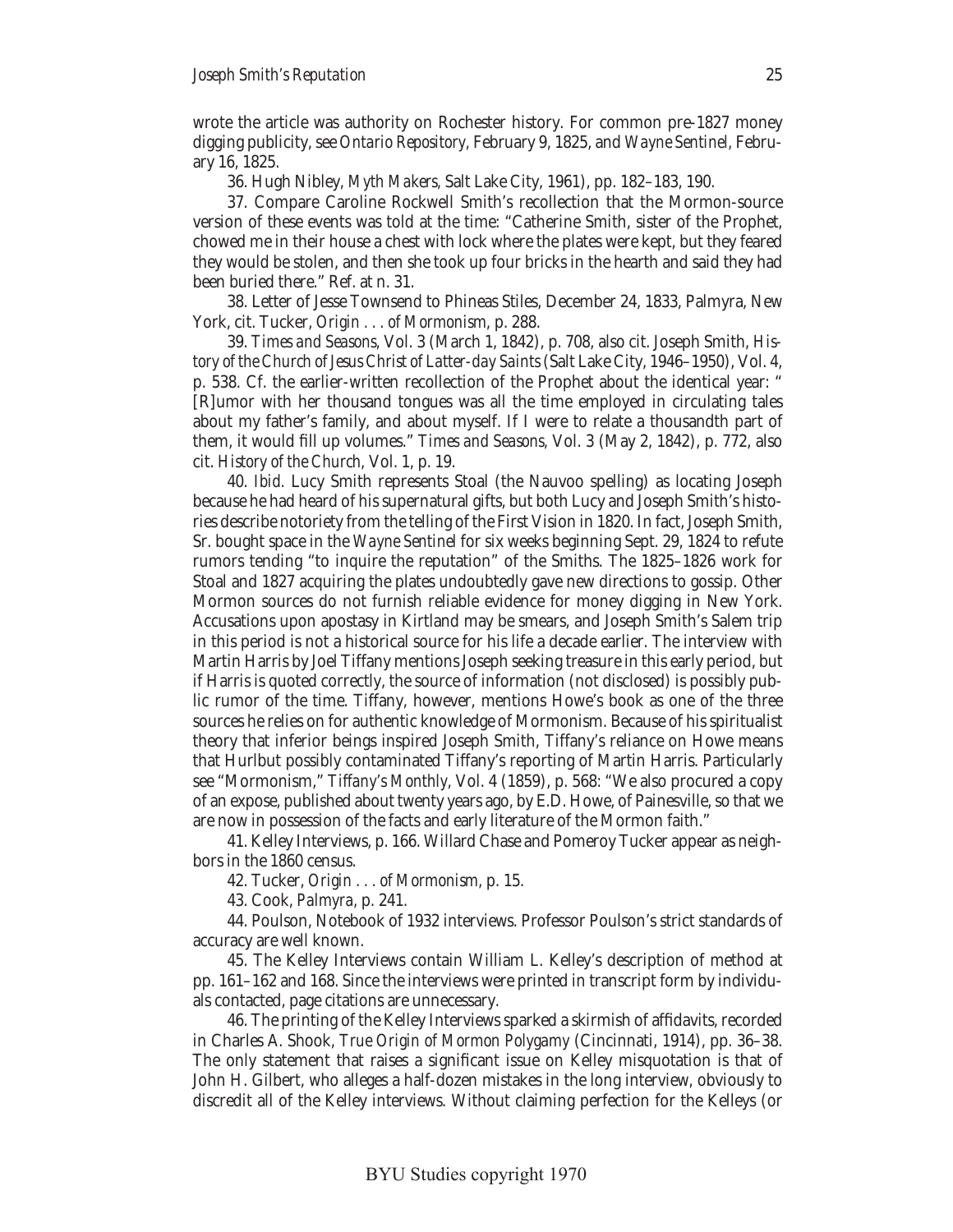any other nineteenth century interview), one can see that Gilbert admits the main direction of conversation, and quarrels with certain details. Some of Gilbert's "misrepresentations" are trivial. Other main points in the Kelley interviews can be substantiated as being said to others by Gilbert, and even written by Gilbert himself. He also claims but one change necessary after talking with the Jackways. On analysis, Gilbert is a source of confirmation of the basic accuracy of the Kelley reports. For the Kelley-Whitmer interview, see *Saints' Herald,* Vol. 29 (1882), pp. 66–69.

47. Cook, *Palmyra*, p. 10.

48. In two preserved statements, Lorenzo Saunders says virtually nothing firsthand about Joseph Smith. After considerable correspondence virtually requesting him to remember seeing Sidney Rigdon at the Smiths before 1830, Lorenzo gave some vague recollections claiming to do so. From age sixteen, he also remembers Joseph coming to his house and explaining his difficulties in getting the plats, though he considers him an impostor and maintains his mother did also. Letter of Lorenzo Saunders to Thomas Gregg, January 28, 1885, cit. Shook, *True Origin of the Book of Mormon,* pp. 134–135.

49. For a brief biography see *National Cyclopedia of American Biography,* Vol. 20 (New York, 1929), pp. 492–493.

50. Frederic G. Mather, "The Early Days of Mormonism," *Lippincott's Magazine*, Vol. 26 (1880), p. 198. With the exception of the following footnote citation, all further quotations of Mather are on this page. Although Mather writes "Sanders," rather consistent family practice, and Orlando's autograph, follow "Saunders."

51. *Ibid.*, p. 205.

52. Indiscriminate quotation reaches its lowest ebb when supposed Palmyra residents are relied upon without investigation. Daniel Hendrix is typically quoted on early Joseph Smith biography as remembering that "Parson Reed told Joe that he was going to hell for his lying habits." Fawn M. Brodie, *No Man Knows My History* (New York, 1946), p. 26, cited recently for this quote in Edmund Wilson's acrid excursus into Mormon history, *The Dead Sea Scrolls 1947–1969* (New York, 1969), p. 280. The lateness of the "recollection" demands verification, since it comes from a purported interview printed in the *St. Louis Daily Globe-Democrat*, February 21, 1897, p. 34. To date rather diligent investigation has failed to verify the existence of Daniel Hendrix (whose other rambling descriptions are not notably accurate), or "Parson Reed."

53. O. Turner, *History of the Pioneer Settlement of Phelps and Gorham's Purchase, and Morris' Reserve* (Rochester, 1852), p. 214. The recollections of Turner and Tucker regarding Joseph Smith have been studied in Richard Lloyd Anderson, "Circumstantial Confirmation of the First Vision Through Reminiscences," *Brigham Young University Studies*, Vol. 9, No. 3 (Spring 1969), pp. 376–386.

54. Townsend to Stiles in *Origin of Mormonism*, p. 288.

55. Numerous interviews with Gilbert establish that he dealt with Hyrum Smith and Martin Harris in the Book of Mormon production. His letter to James T. Cobb, March 16, 1879, Palmyra, New York is clear: "Hyrum Smith was the only one of the family I had any acquaintance with, and that very slight." A microfilm of this letter was kindly loaned me by Larry Porter, Brigham University field research representative in New York State.

56. Letter of Albert Chandler to William Alexander Linn, December 22, 1898, Coldwater, Mich., cit. William Alexander Linn, *Story of the Mormons* (New York, 1902), pp. 48–49.

57. Lemuel Durfee knew the Smiths indirectly as a landlord from 1825 to 1829, but prior to that evidently did not know them at all, according to Lucy Smith's account, pp. 96–98.